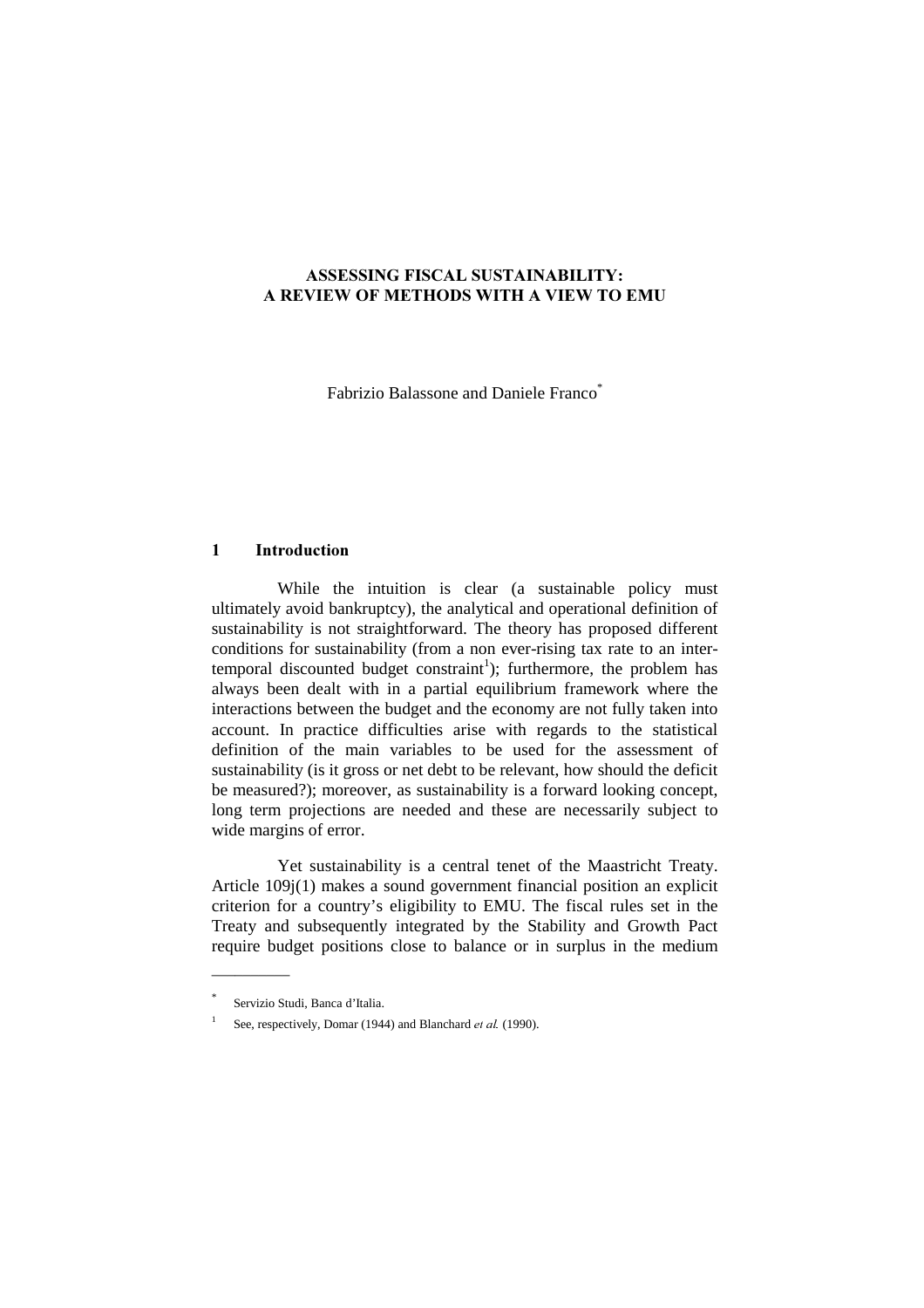term, deficits lower than 3 per cent of GDP and the reduction of debt to GDP ratios below 60 per cent. Compliance with these rules, which aims at combining fiscal discipline and flexibility, clearly excludes divergent and unsustainable fiscal dynamics<sup>2</sup>.

Although the choice of the actual parameters is somewhat arbitrary<sup>3</sup>, the pragmatic approach taken by the Treaty and the SGP is justified by the difficulty to firmly base on theoretical grounds any benchmark against which to assess sustainability. EMU rules can be said to provide applied economists with the benchmark the theory has not produced. In a sense, EMU rules have also reduced uncertainty concerning the statistical definition of the main variables to be used for the assessment of sustainability: European legislation refers to statistical protocols for the definition of "debt" and "deficit".

Prospective compliance with EMU rules can thus be assessed using techniques developed for the analysis of sustainability on the basis of data whose definition is no longer subject to debate. As the accuracy of such prospective assessments is crucial both for policy evaluation and for the feasibility of timely corrective intervention, it seems a worthwhile exercise to re-examine the pros and cons of different assessment methods proposed in the literature: while EMU's rules provide a reference for the definition of sustainability and of the variables relevant to its assessment, the problems related to the partial equilibrium nature of the analysis and to the use of long-term projections are left for the economists to tackle.

The need for accurate indicators is presently made impelling by such issues as the unfavourable demographic trends facing most EU countries, the sensitivity to macroeconomic shocks of the large stocks of government liabilities still outstanding in some countries, the risk that the process of economic integration may trigger tax competition and degradation.

<sup>2</sup> The policy stance implied by these parameters may often be tighter than what is needed for sustainability by any definition adopted; see e.g. Pasinetti (1997), Kikkunen and Kuoppamaki (1998), Balassone and Monacelli (2000).

The economic rationale of the parameters has indeed been questioned, see e.g. Buiter et al. (1993) and Eichengreen and Von Hagen (1996) for a discussion.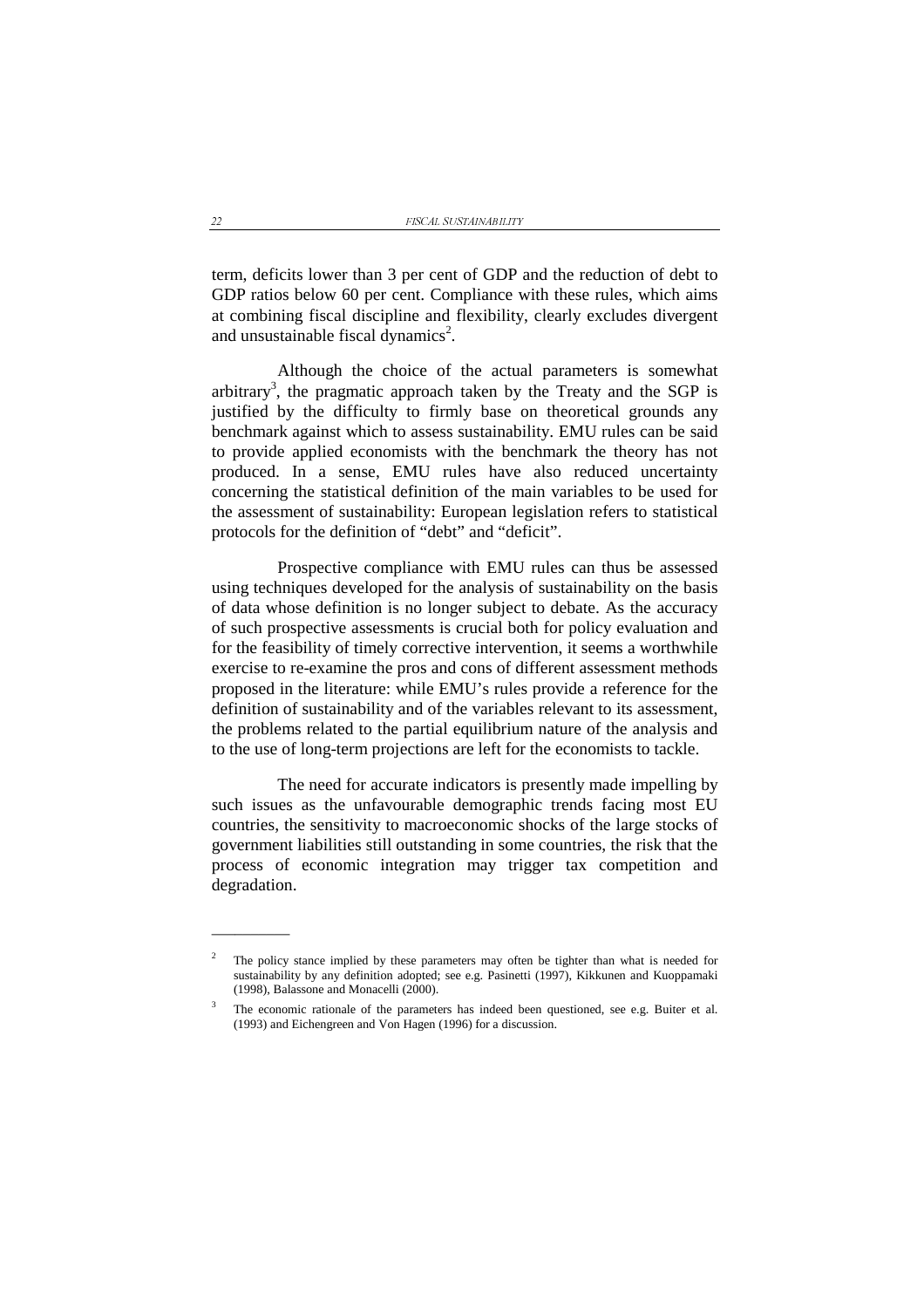The purpose of this paper is to review the literature on fiscal sustainability in order to examine the comparative advantages and disadvantages of different methodologies and indicators and to highlight the areas in which more effort is needed. The next section focuses on the theoretical definition of sustainability, while section 3 is concerned with statistical issues. Sections 4 to 7 review the literature on assessment methods grouping studies into two main strands: (a) those testing for the sustainability of past policies (section 4); (b) those assessing prospective fiscal stances. Among the latter a distinction is drawn between works based on standard national accounting concepts (section 5) and generational accounting exercises (section 6). Section 7 summarises the main findings and concludes.

# 2 Defining sustainability

For a long time the issue of sustainability has been addressed only in terms of the effects of public debt on the economy. According to Hume, public debt was likely to lead to injurious tax increases in the short term and possibly to default in the long term. Smith also considered that debt financing would lead to default. The consensus view was that debt financing was to be used only under exceptional circumstances, such as wars<sup>4</sup>.

Initially the analysis focused on the comparison between tax and deficit finance of public expenditure. The main issues concerning the hypothesis of debt neutrality (i.e. the equivalence of deficit and tax finance with respect to capital accumulation) and the intergenerational distribution of its burden were tackled by Ricardo<sup>5</sup>. Against debt neutrality he argued that, due to fiscal illusion (i.e. the inability of agents to correctly anticipate future taxes needed to finance the debt), debt induces a smaller reduction of consumption than taxes do; hence the former exerts a comparatively negative effect on capital accumulation. According to Ricardo the cost of debt is borne when resources are used

See Shaviro (1997) for a summary of the early debate.

<sup>5</sup> See Sraffa (1951) vol. IV, p.187-8 and vol. I, p. 247. See also Shoup (1960). Also Smith discussed fiscal illusion and the merit of expenditures to be deficit-financed.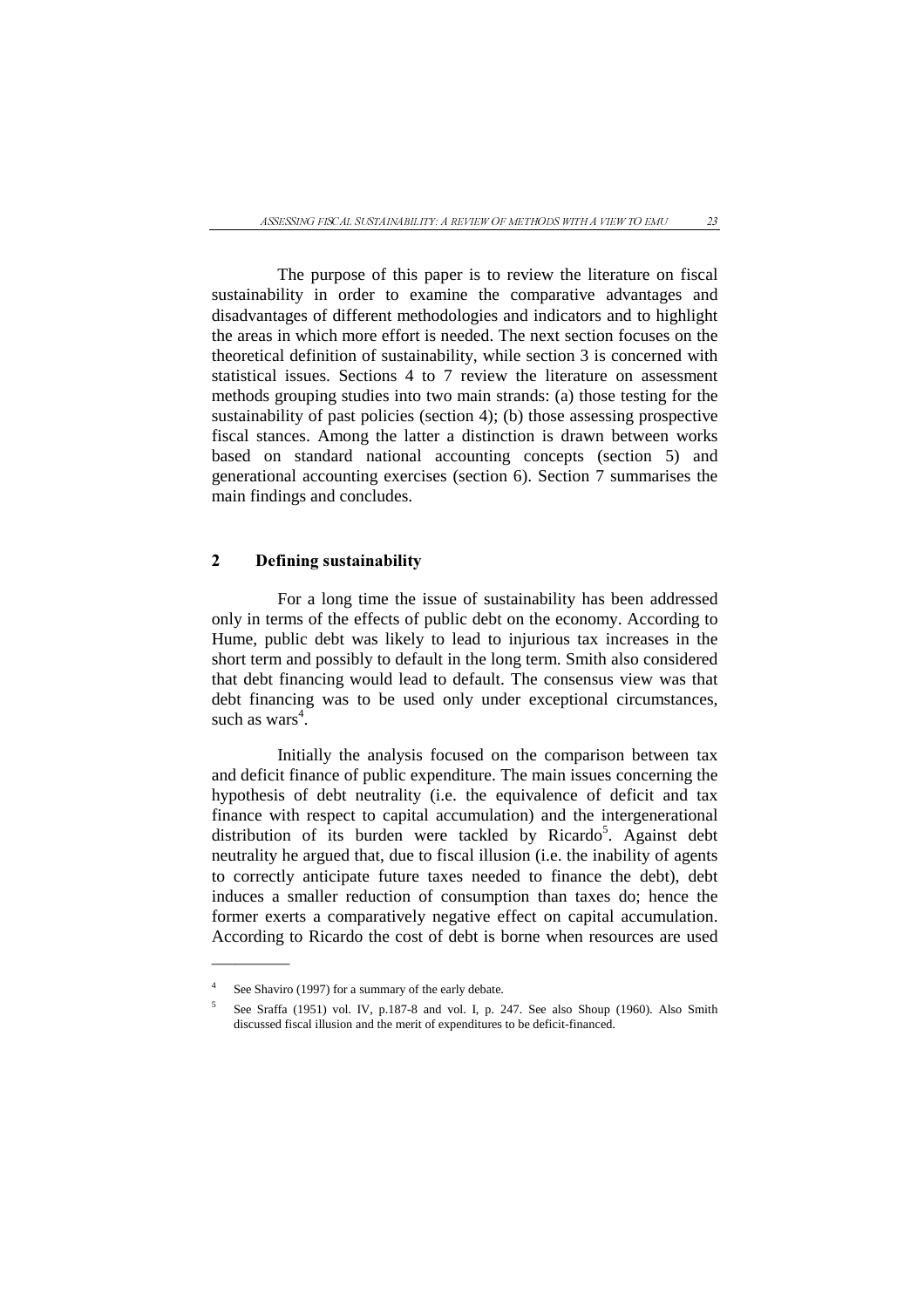and therefore falls onto current generations. In his writings, there is only one channel through which future generations may be burdened by the debt, that is the negative effects of debt finance on capital stock.

Between the end of the 19th and the beginning of the 20th century, the "Italian school" of public finance explored further the conditions needed for debt neutrality to hold: Pantaleoni and Borgatta focused on the role of bequests; De Viti De Marco on financial markets imperfections; Griziotti on agents' time horizons; Puviani on bounded rationality and fiscal illusion<sup>6</sup>. The neutrality hypothesis came to the fore again much later with Barro's (1974) contribution who put it into a fully formalised framework and highlighted the relevance of intergenerational altruism as an alternative hypothesis to the one concerning infinite time horizons.

The issue of the generational distribution of the burden of the debt was also debated for a long time. The position originally held by Ricardo, that the cost of debt is borne when resources are used, was taken up in the 1940s by the so called 'real resources view'. According to the supporters of this view the burden of the debt is borne by current generations as they pay the opportunity cost of financing it. The future servicing and repayment of the debt will only entail transfers from the general tax-payers to the bond-holders, and as long as the debt is internally held this does not alter the overall volume of resources available (the "we owe the debt to ourselves" argument; see, e.g. Lerner, 1943, and Chase, 1943).

Supporters of the 'real resource view' generally recognised the relevance of the effects of debt finance on the rate of capital accumulation, and agreed that if these effects are negative than future generations may be said to be burdened by the debt in the sense that they receive a lower capital stock. On the other hand, they pointed out that this does not necessarily imply a reduced degree of Pareto efficiency. Moreover, they highlighted the need to consider the use to which resources are put by the public sector: if public expenditure translate into

\_\_\_\_\_\_\_\_\_\_

<sup>6</sup> See, for example, Griziotti (1917), De Viti de Marco (1934) and Puviani (1903).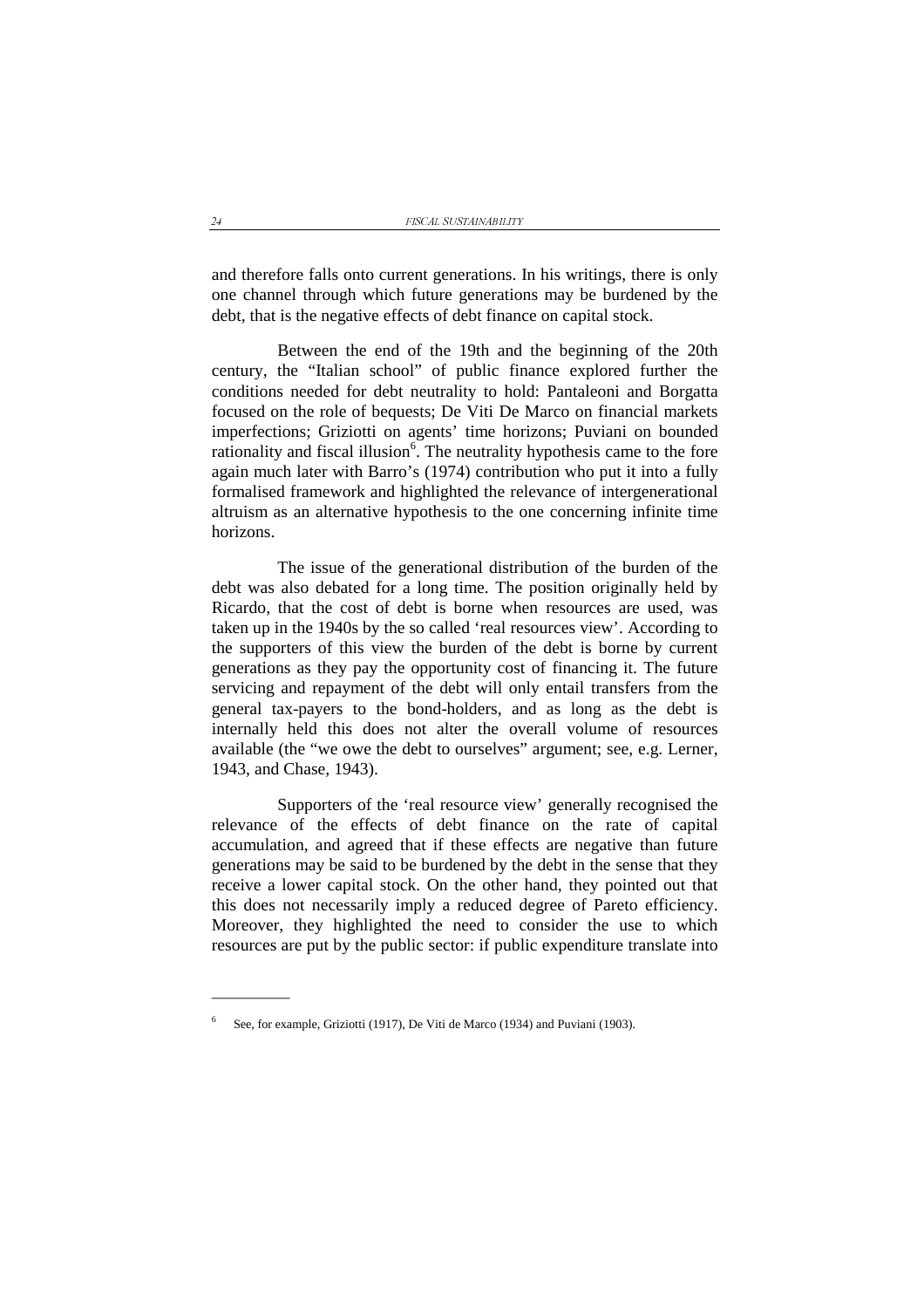capital accumulation then the rates of return to private and public use of available resources need to be compared<sup>7</sup>.

The 'real resource view' developed in the context of the gradual diffusion of the keynesian theory, according to which markets are generally unable to ensure full employment of available resources. Debt finance is therefore necessary to provide the proper level of aggregate demand "...when private investment is insufficient to absorb intended savings over a relatively long period of time." (Domar, 1944, p.  $147)^8$ .

The legitimacy of debt-finance for public investment ("golden rule") was increasingly recognised. During the 1930s, the introduction of the dual budget was proposed and hotly debated<sup>9</sup>. Sweden, for example, introduced the dual budget in 1937. The separation of current and capital operations was considered attractive since it spreads the costs of durables over the years during which they will be used and emphasises the effects of each budgetary operation on the net worth of the public sector. In the same vein, art. 115 of the German Constitution allows yearly deficits up to the level of gross investment in the federal budget $10$ .

Debt finance met still opposition with respect to the deadweight loss due to the larger taxes needed later to service and repay the debt. Contrary to this view, it was pointed out that "… public debt need not be repaid …[as]... the debt is refunded ..." (Musgrave and Musgrave,

\_\_\_\_\_\_\_\_\_\_

<sup>7</sup> The so-called 'utility view' elaborated a different argument by shifting the focus of the analysis from social to individual costs. According to this view, the burden of the debt falls onto future generations independently of the effects of debt on capital accumulation. Bond-holders have voluntarily given up resources now to have them back in the future so that their utility is not reduced; future tax-payers, on the other hand, will be forced to transfer (via the tax bill) resources to the bond-holders so that their utility will be reduced (see e.g. Buchanan, 1958). It may be argued that there is no contrast between the 'real resource view' and the 'utility view' as they attach different meanings to the same label (see Scitovsky, 1961, and West, 1975).

The theory of functional finance also develops in these years. Lerner (1943) argues in favour of debt-financing to boost aggregate demand during recessions and suggests to compensate those deficits by corresponding budget surpluses during expansions.

See Premchand (1983). Poterba (1995) points out that in the USA proposals to exclude capital outlays from the operating budget and to include depreciation of government capital stock date back at least to Musgrave (1939).

The debate on the golden rule is still ongoing. See, e.g., Balassone and Franco (2000).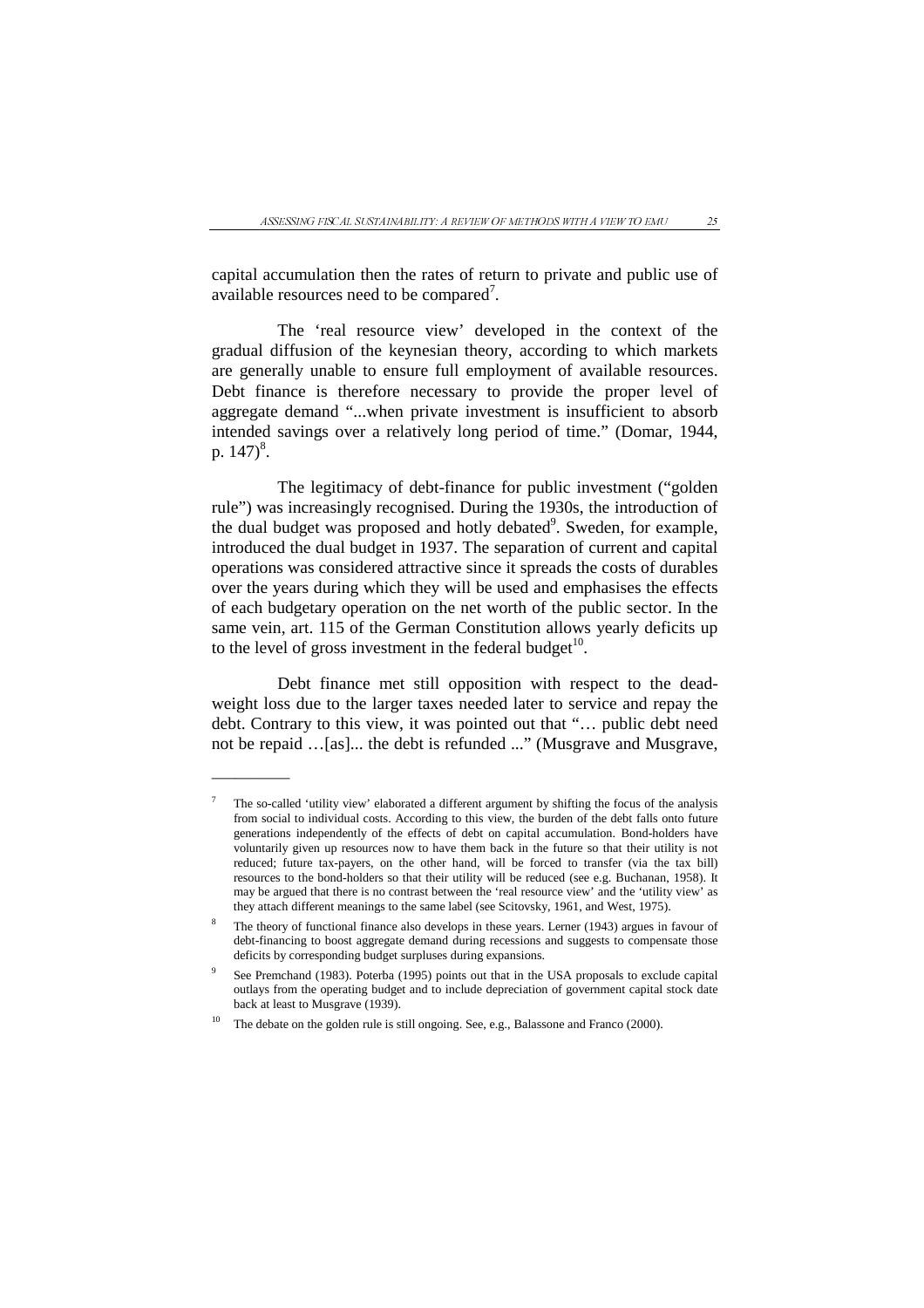1984, p.  $688-689$ <sup>11</sup> and that "the phrase 'burden of the debt', if it has any meaning, evidently refers to the tax rate (or rates) which must be imposed to finance the service charges, and that the tax rate will rise is far from evident" (Domar, 1944, p. 798).

At this stage the issue of debt sustainability was essentially specified in its main respects. The question was: are there limits to debt accumulation in the sense that its effects on accumulation and growth may determine an unbearable burden (as measured by the implied tax rate)? The answer requires the specification of the equation governing the dynamics of the debt to GDP ratio as a function of budgetary policy (tax, interest and primary expenditure ratios) and of its effects on macro parameters as the rate of interest and the rate of growth. Unfortunately there was not (and there isn't still) an agreed upon theory of the interactions between the public budget and the economy.

The only choice was (and still is) to use a partial equilibrium framework, assuming that both the interest rate and the growth rate are exogenous to fiscal policy. The partial equilibrium nature of the exercise implies that the possible effects of growing debt on interest rates and growth are overlooked<sup>12</sup>. The analysis is driven back to the crucial issue of the traditional debate on the burden of the debt: its effects on accumulation and growth.

This framework was first used by Domar (1944) to answer concerns that "… continuous government borrowing results in an ever rising public debt, the servicing of which will require higher and higher taxes; and that the latter will eventually destroy our economy or result in outright repudiation of the debt" (p. 148). Domar showed that a constant overall deficit to GDP ratio ensures convergence of both the debt to GDP ratio and the interest to GDP ratio to finite values. Consequently also

<sup>&</sup>lt;sup>11</sup> There is of course the risk that when the size of roll-overs grows, public finances become exposed to financial markets turbulence.

<sup>&</sup>lt;sup>12</sup> The limits of the approach were of course clearly perceived: "... the issue rather is how interest service will affect the economy …" (Musgrave and Musgrave, 1984, p. 689); "… the problem of the debt burden is a problem of an expanding national income. How can a rapidly rising income be achieved?" (Domar, 1944, p. 166).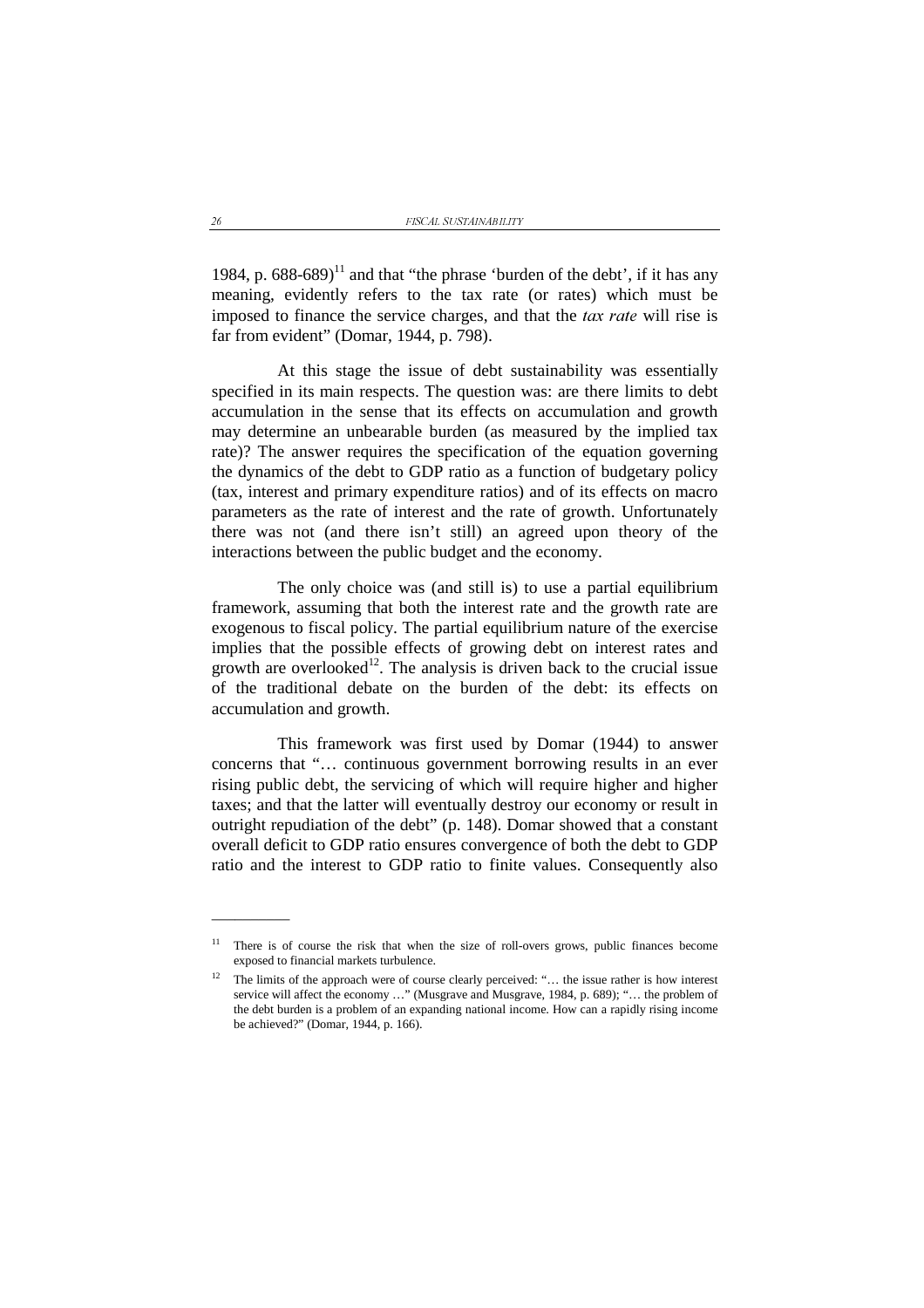taxes needed to service interest payments converge to a finite value as a share of GDP.

Formally, let d be the debt to GDP ratio, b the deficit to GDP ratio, τ the tax to GDP ratio set equal to the ratio of interest payments to GDP, γ the rate of growth of GDP and ρ the rate of interest, then

$$
d_t = [1/(1+\gamma)] d_{t-1} + b \tag{1}
$$

$$
d_t = d_0 (1+\gamma)^{-t} + b \sum_{i=1}^{t} (1+\gamma)^{-(t-i)}
$$
 (2)

$$
\lim_{t \to \infty} d_t = b (1+\gamma)/\gamma \tag{3}
$$

$$
\lim_{t \to \infty} \tau_t = \lim_{t \to \infty} \rho[d_{t-1}/(1+\gamma)] = b(\rho/\gamma)
$$
 (4)

The partial equilibrium nature of the model does not allow to define a sufficient condition for sustainability. Whether the levels to which the debt and tax ratios converge according to (3) and (4) can be sustained depends on their effects on  $\rho$  and  $\gamma$ . The assessment must be made outside the model. However, a necessary condition for sustainability can be defined: an ever-growing tax ratio cannot be sustainable. Equation (4) shows that this requires the debt to GDP ratio to converge to a finite value<sup>13</sup>.

The debate on sustainability took a new twist in the eighties, in connection with the growth of the public sector and the unfavourable demographic trends. It was spurred by estimates pointing to substantial prospective increases in public expenditure<sup>14</sup>. The development of large welfare systems implied large scale implicit liabilities whose amount is related to the age structure of the population. The additional tax burden required to finance expected expenditure increases became the primary

<sup>&</sup>lt;sup>13</sup> The burden of debt can also be measured in terms of primary balances. In Domar's model, given a constant overall deficit, the primary balance will have to adjust to compensate for growing interest payments. The primary balance is defined as  $p_t=b-p[d_{t-1}/(1+\gamma)]$  so that also convergence of p to a finite value requires convergence of d. Using equation (3) in the text, we see that p converges to a surplus:  $\lim_{t\to\infty} p_t = b[(\gamma-\rho)/\gamma]$ .

<sup>14</sup> International economic organisations largely contributed to developing long term projections. See, for example, OECD (1985) and the IMF study by Heller et al. (1986).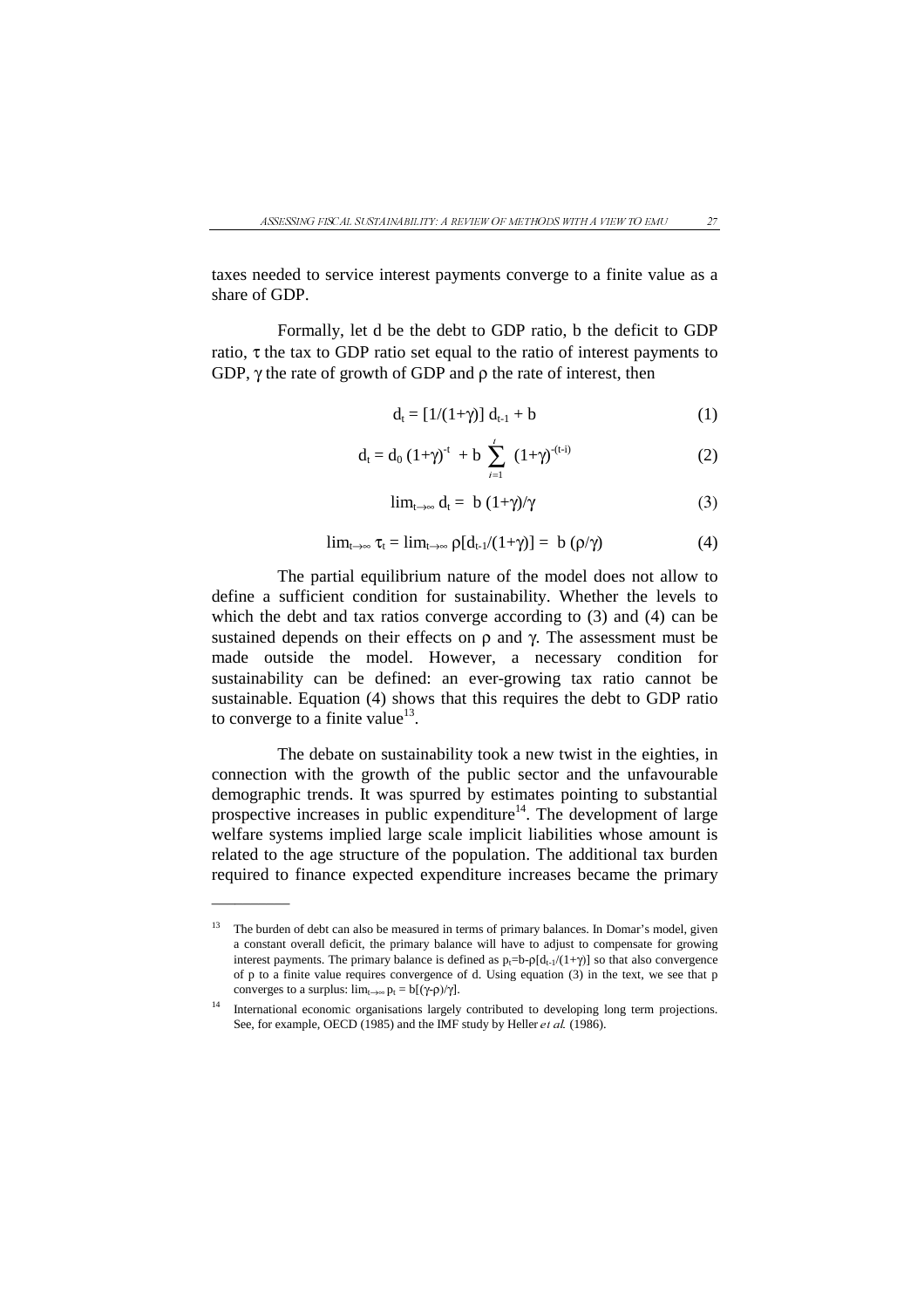concern. The cost of implicit liabilities would in several countries dwarf that of the public debt. In evaluating public finance sustainability it was no longer sufficient to examine the tax rate implications of a constant deficit, à la Domar. It became necessary to estimate the future deficit path implied by current policies.

However, from a formal point of view, Domar's definition of sustainability was still acceptable. Buiter (1985) defined a sustainable policy as one capable of keeping the ratio of public sector net worth to output at its current level. Blanchard et al. (1990) proposed two necessary conditions for sustainability: (a) "… that the ratio of debt to GNP eventually converges back to its initial level ..." (p. 11); (b) that "… the present discounted value of the ratio of primary deficits to GNP … is equal to the negative of the current level of debt to GNP …" (p. 12).

The second condition can be derived as follows. Let us rewrite eq. (1) splitting the deficit between the primary balance  $(p_t)$  and interest payments:

$$
d_t = [(1+\rho)/(1+\gamma)] d_{t-1} + p_t
$$
 (5)

According to (5) the debt ratio at any time is given by

$$
d_T = [(1+\rho)/(1+\gamma)]^T d_0 + \sum_{t=1}^T \{p_t [(1+\rho)/(1+\gamma)]^{(T-t)}\}
$$
(6)

Discounting (6) to time zero we have

$$
[(1+\rho)/(1+\gamma)]^{-T} d_T = d_0 + \sum_{t=1}^T \{p_t [(1+\rho)/(1+\gamma)]^{(-t)}\}
$$
 (7)

and taking the limit for T→∞

$$
\lim_{T \to \infty} \left[ (1+\rho)/(1+\gamma) \right]^T d_T = d_0 + \lim_{T \to \infty} \sum_{i=1}^T \left\{ p_t \left[ (1+\rho)/(1+\gamma) \right]^{(-t)} \right\} (8)
$$

Finally, assuming that the discounted value of the debt ratio tends to zero, i.e.

$$
\lim_{T \to \infty} \left[ (1+\rho)/(1+\gamma) \right]^{T} d_T = 0 \tag{9}
$$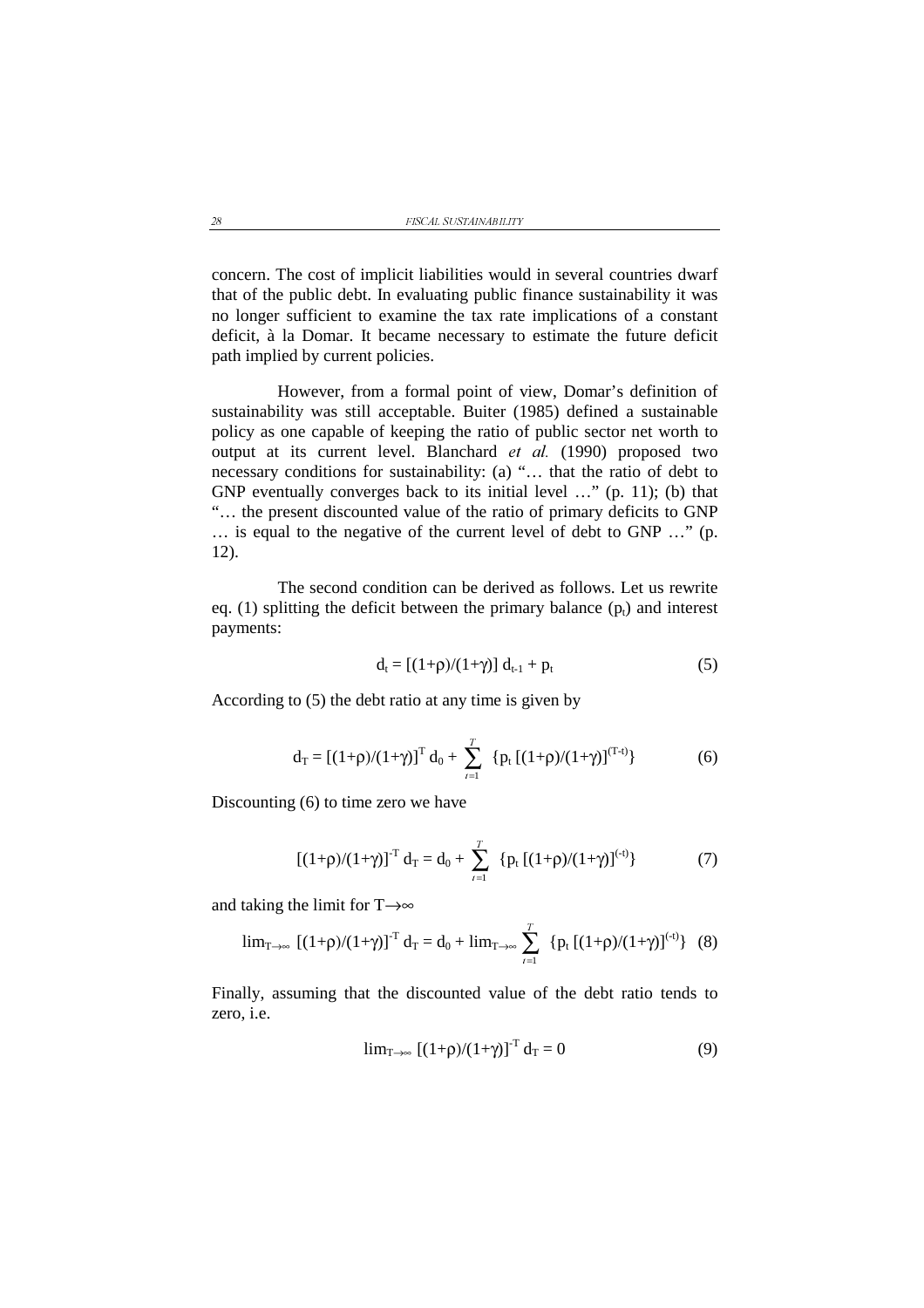we have the required condition

 $\overline{\phantom{a}}$ 

$$
\lim_{T \to \infty} \sum_{t=1}^{T} \{ p_t \left[ (1+\rho)/(1+\gamma) \right]^{(-t)} \} = -d_0 \tag{10}
$$

Blanchard et al. (1990) treat the two conditions as equivalent (pp. 11-12). However, as the authors acknowledge (p. 14), there is a difference: the necessary requirement for the second definition, i.e. the convergence to zero of the discounted value of the debt ratio (equation 9), is consistent with the undiscounted debt ratio converging to its initial value, converging to any other finite value, or diverging though at a rate lower than the difference between the interest rate and the rate of growth of GDP. So, while the first condition implies the second, the latter is necessary but insufficient for the first to apply.

With respect to the necessary condition for sustainability used in Domar's paper (convergence of the undiscounted debt ratio to a finite value), the first definition in Blanchard et al. is tighter; but it is so at a cost of arbitrariness. As we already noted Domar's model cannot specify the maximum sustainable debt level and Blanchard et al. do ackowledge that "… the justification for the ratio to eventually return to its initial level, as opposed say to zero, or to a higher but stable level, is, however, much less evident  $\ldots$ " (p. 11)<sup>15</sup>.

On the contrary, the second definition is looser than Domar's one: an ever-growing undiscounted debt ratio is allowed. As the authors explain, "… this is because of discounting, which implies that things far in the future do not matter much for today …" (p. 14). However, as pointed out by Artis and Marcellino (1998), "… this suggests that both quantities should be analysed and not only the discounted one …" (p. 6).

All three conditions have been employed in empirical studies on sustainability so that it is not always clear that different authors are talking about the same thing when they try to assess the "sustainability" of public finances. The absence of a clear-cut theoretical benchmark to assess sustainability has often favoured the use of ad-hoc definitions such

<sup>&</sup>lt;sup>15</sup> The definition of a precise benchmark is functional to the computation of the synthetic indicators of sustainability proposed by Blanchard et al. (1990). See section 5.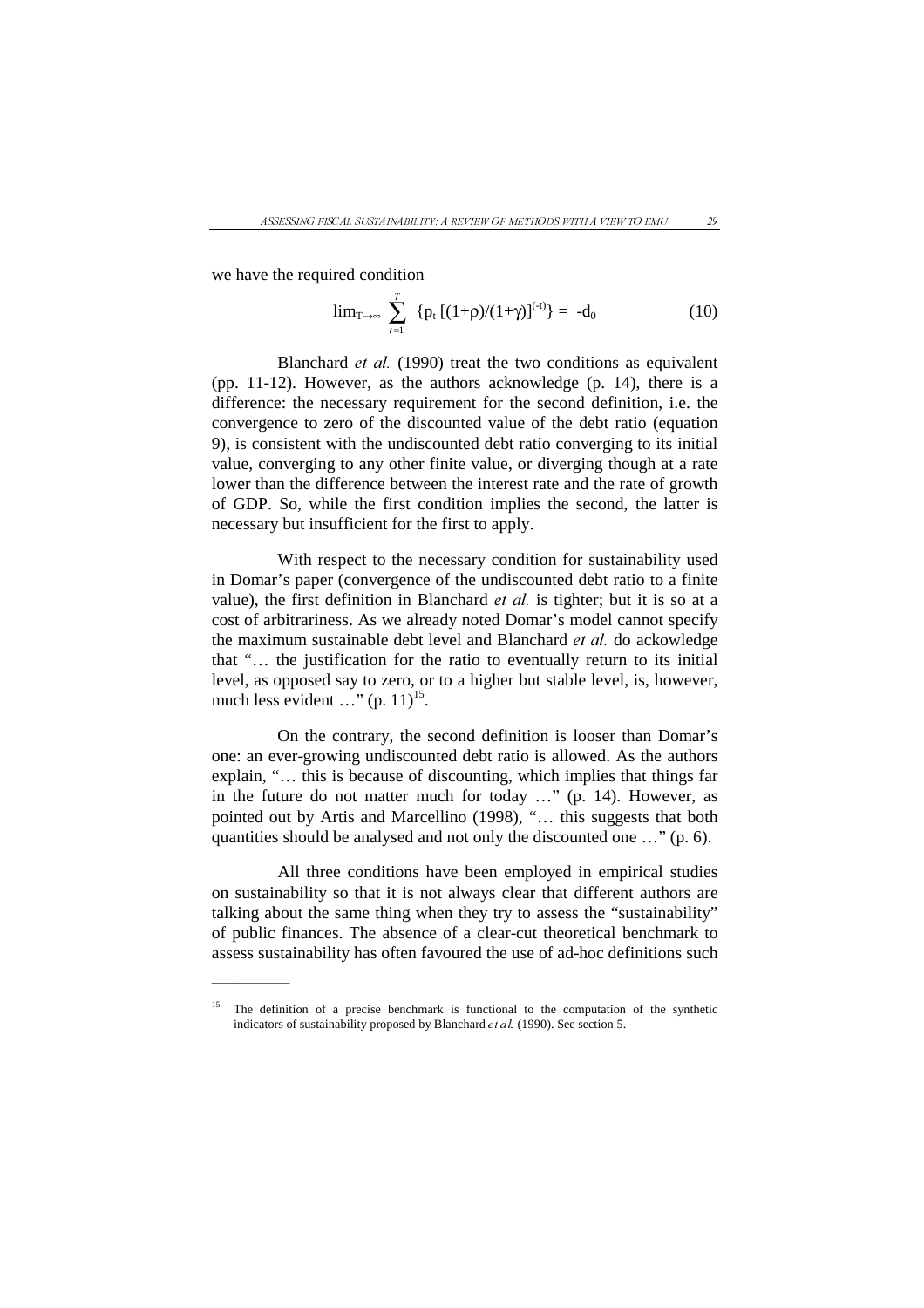as that of Buiter (1985) and the first one proposed by Blanchard et al. (1990). The problem also became evident in the definition of EMU's fiscal rules.

The Treaty of Maastricht (Article 109j(1)) requires "the sustainability of the government financial position" for a country's eligibility to EMU. Article 104c(2) defines the criteria to evaluate sustainability by means of reference values for deficit and debt to GDP ratios. The annexed Protocol on excessive deficits specifies such values respectively as 3 and 60 per cent. A pragmatic approach to the issue was therefore taken. Sustainability is defined as non-violation of arbitrarily predefined parametric standards.

The Stability and Growth Pact has introduced the medium term target of a position close to balance or in surplus thus tightening the deficit rule while also trying to reconcile it with the possibility of countercyclical fiscal policy. In this context the issue arises of the actual definition of the "medium term position close to balance or in surplus" which allows compliance with the 3% ceiling during cyclical downturns (see e.g. Buti et al., 1997 and 1998, and OECD, 1998). The equilibrium value of the debt ratio will depend on the actual numerical realisation of the medium term close to balance or in surplus position.

The deficit ceiling is reminiscent of the constant deficit assumption analysed by Domar (1944). Apparently conscious of the partial equilibrium nature of Domar's results, the debt ceiling avoids convergence at high levels of debt<sup>16</sup>. For policy evaluation, we may see EMU fiscal rules as providing applied economists with that unique benchmark that the theory has not produced.

<sup>&</sup>lt;sup>16</sup> Compliance with EMU rules is clearly consistent with the second definition proposed by Blanchard et al. (1990): a debt ratio converging below a finite threshold implies a discounted debt ratio converging to zero.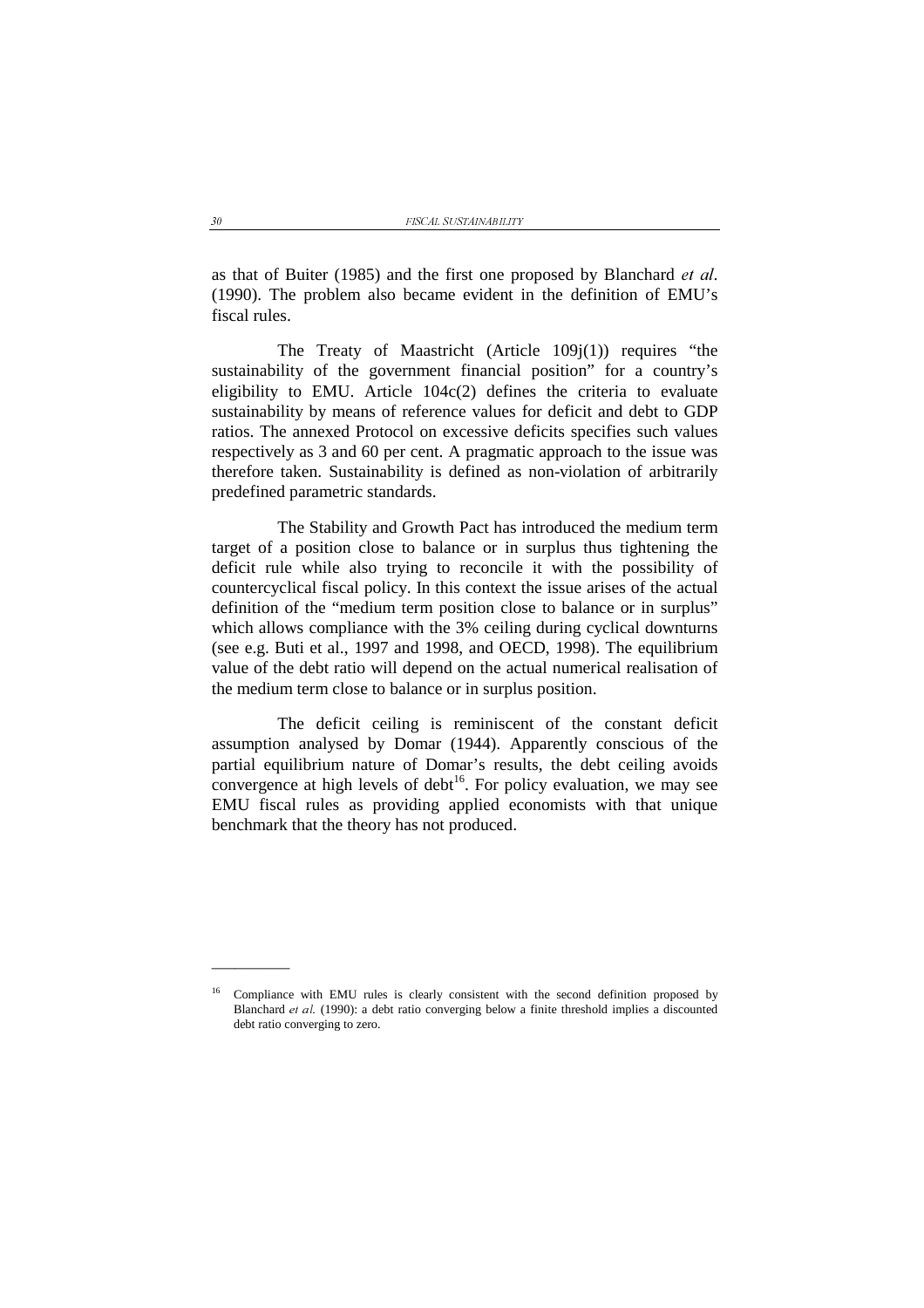### 3 Defining variables

### **General** issues

\_\_\_\_\_\_\_\_\_\_

The identification of the empirical counterparts to variables appearing in the equations of section 2 is also a relevant issue. It is closely related to the definition of sustainability adopted.

First of all, the sector of reference should be defined. In principle, the definition should include all the public bodies whose financial behaviour ultimately has an impact on central government accounts. In practice, there is a large grey area, which regards, in particular, public enterprises.

As to the debt, one has to choose between gross and net measures, face values and market prices, nominal and real values.

The definition of sustainability adopted is especially relevant to the choice between gross and net measures. The tax rate on which Domar (1944) focuses his analysis refers to the additional revenue needed to pay interest on debt with respect to a situation in which no debt is issued. In this case the appropriate measure of debt would appear to correspond to gross interest bearing liabilities. If reference is made to the inter-temporal discounted budget constraint, all liabilities should be considered. The debt measure could be either net or gross of assets as long as the deficit measure is defined accordingly (i.e. as resulting from non financial transactions only in the first case or as resulting from non financial transactions plus transactions in assets in the second).

As the assets owned by government can be sold to repay the debt, a net debt measure may perhaps constitute a clearer benchmark (although the issue of the degree of liquidity of government assets should also be taken into account). However, data on assets are often regarded as unreliable, especially those on non-interest bearing assets, so that on practical grounds one may opt for a gross measure of debt<sup>17</sup>.

<sup>&</sup>lt;sup>17</sup> On problems related to the measurement of net worth and its changes see Blejer and Cheasty  $(1991)$ .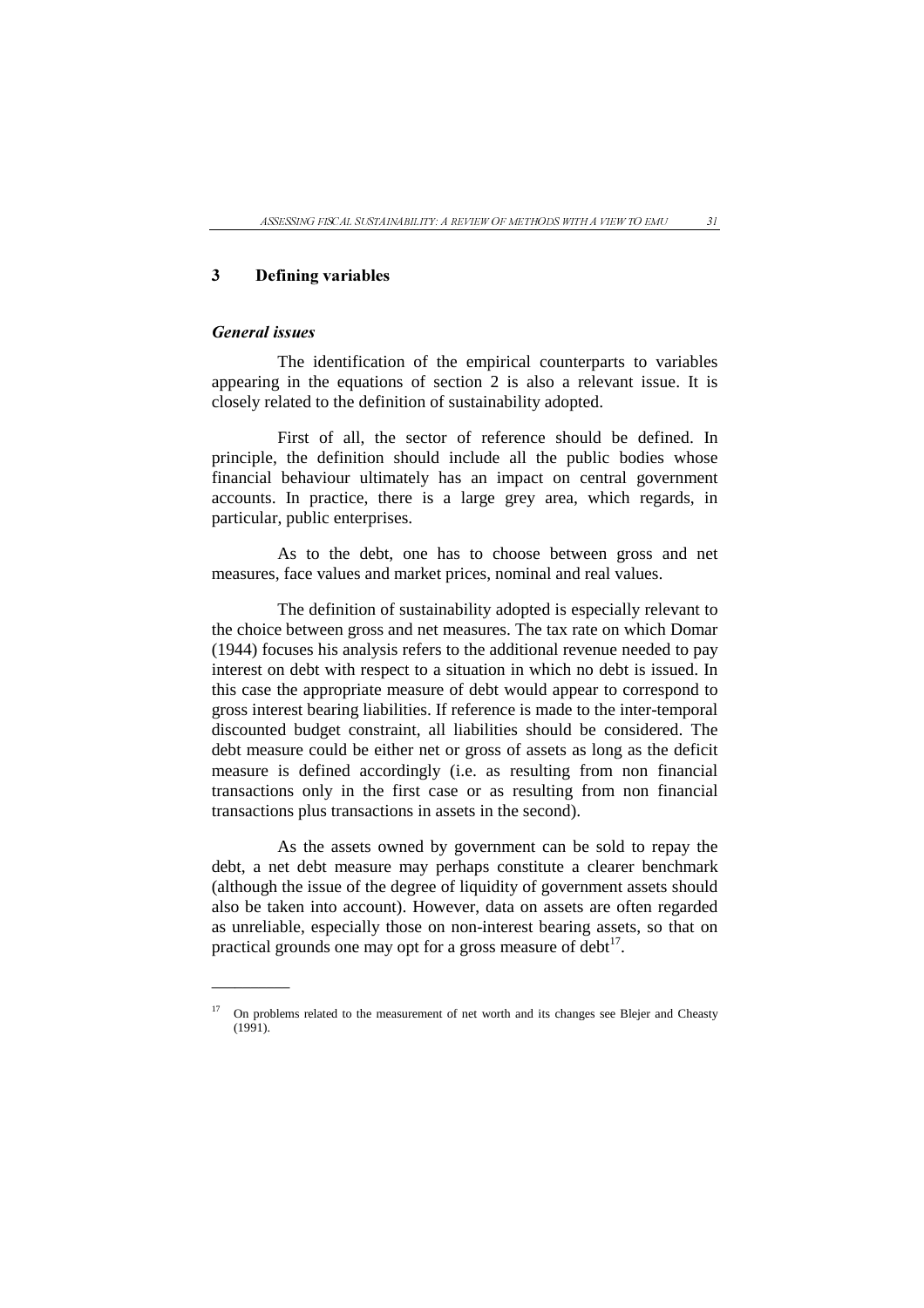The issue of valuation can be addressed from different points of view. For governments, market valuation is not the relevant measure. It refers to the sum the government would be asked to pay if it were to buy back its debt before it falls due, but the government has no obligation to do so. In evaluating its solvency, therefore, the relevant price is the one to be paid when liabilities fall due. For investors, the market value of government liabilities matters only in so far as they intend to sell or buy such liabilities on the market. However, in evaluating government solvency, also investors should look at redemption values. Furthermore, reference to market values makes the debt measure extremely volatile<sup>18</sup>.

Finally real values or ratios to GDP seem appropriate if the ultimate objective of the analysis is to measure the bearability of the tax cost induced by the debt.

Once the choice concerning the debt measure is made, the deficit must be measured accordingly, so that equation (1) holds. Ex post this poses no special problems: the deficit can simply be computed as the first difference of debt. Ex ante, however, information on the items determining the deficit is needed to produce forecasts.

The most detailed deficit data are those from national accounts. From the point of view of its financing, national accounts deficit represents the difference between transaction in assets and transactions in liabilities: conceptually it corresponds to changes in net debt measures<sup>19</sup>. However, these deficit figures are not fully consistent with nominal net debt dynamics; they need to be corrected to take into account three factors: (a) exchange rate fluctuations affect the whole stock of foreign currency denominated assets and liabilities (they determine a change in net debt) but are not reflected in the deficit as this is only concerned with actual transactions; (b) different accounting conventions are adopted for recording the effect of transactions on stocks and on flows with respect to liabilities not issued at par and to liabilities

<sup>&</sup>lt;sup>18</sup> If a net measure of debt is used, symmetry would require that assets be valued in the same way as liabilities. However, an argument for market valuation of assets in any case could be made, based on the consideration that they can only be sold at market prices.

<sup>&</sup>lt;sup>19</sup> To obtain a measure consistent with gross debt changes, national account deficit data should be corrected for transactions in assets (obtaining a measure of borrowing requirement).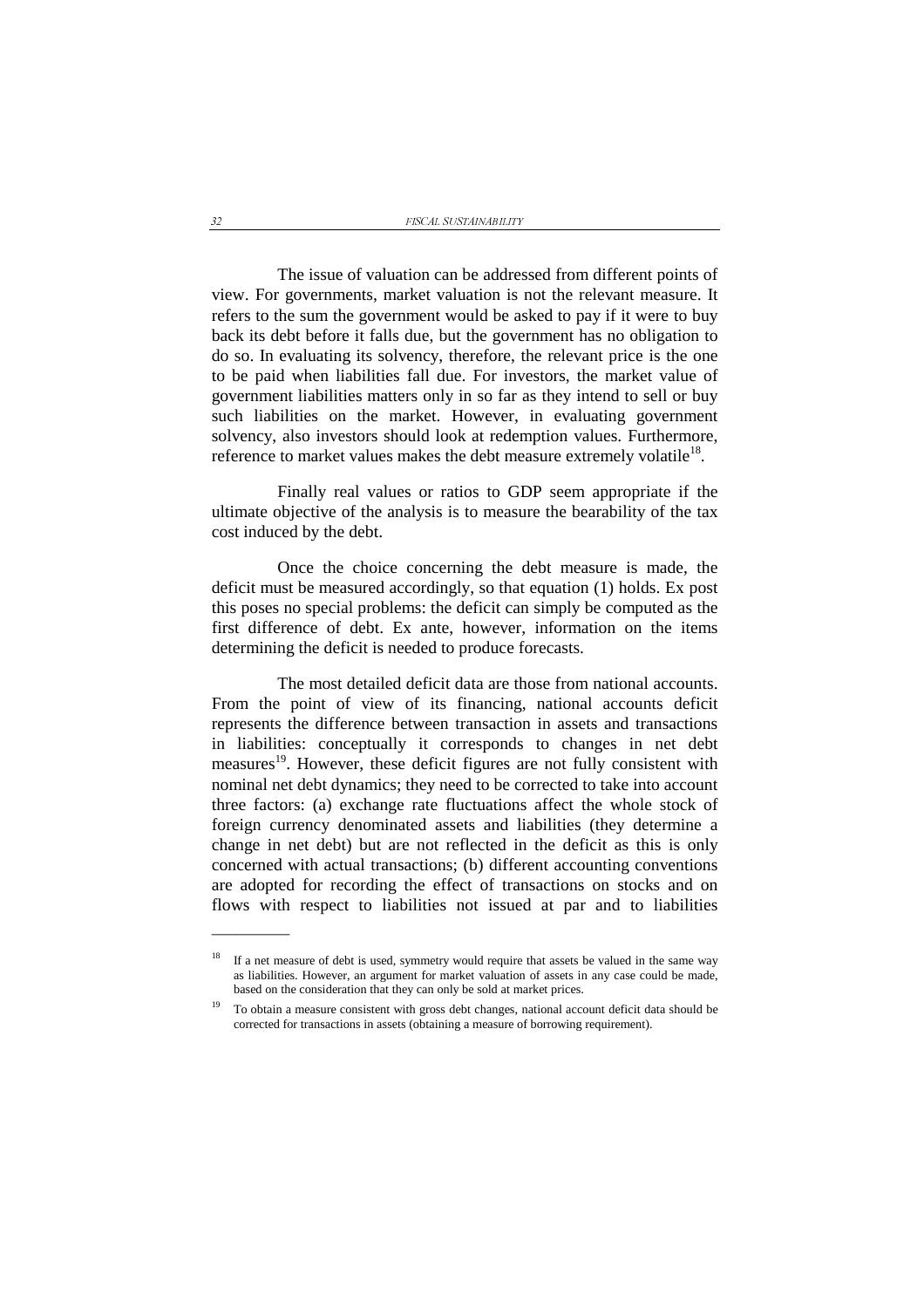denominated in foreign currency<sup>20</sup>; (c) sales/acquisitions of assets affect the net debt stock according to the nominal (book) value of the assets, while they enter the deficit according to their market value (the price paid).

The methodological choices adopted in studies assessing sustainability are by no means homogeneous. Both net and gross debt measures have been used and sometimes also mixed solutions have been adopted. Both market and face valuation of liabilities have been taken into consideration.

### **Pension liabilities**

 $\overline{\phantom{a}}$ 

In recent years a number of studies have estimated the liabilities of public pay-as-you-go (PAYG) pension schemes<sup>21</sup> and have argued that these liabilities should be taken into account when evaluating the state and the perspectives of public finances<sup>22</sup>. It has been claimed that "the strains that higher dependency ratios will impose on budget policies can be seen by examining the present value of future net liabilities of the pension systems in the major industrial countries<sup>23</sup>." These suggestions are closely related to several theoretical studies that have pointed to the deficiencies of conventional cash-flow deficit measures in the assessment of fiscal impact and of budgetary sustainability. As to the latter, it has been suggested that, "by relying on conventional accounting methods, budgetary authorities may not be

<sup>&</sup>lt;sup>20</sup> Concerning the first aspect, the nominal value of liabilities affects the debt while it is the price actually paid by the creditor that corresponds to the deficit. Concerning the second aspect, foreign currency debt is converted in domestic currency values based on end-of period exchange rates, while the value of the transaction corresponding to the deficit is the one computed on the basis of the exchange rate at the time of the transaction.

<sup>21</sup> See Van den Noord and Herd (1993 and 1994), Kuné, Petit and Pinxt (1993), Hagemann and Nicoletti (1989), Hills (1984), Castellino (1985), Beltrametti (1993) and Rostagno (1995).

<sup>&</sup>lt;sup>22</sup> See Van den Noord and Herd (1993), IMF (1993), Hoffmann (1993) and Castellino (1985).

<sup>23</sup> IMF (1993, p. 56). The IMF refers to the estimates presented in Van den Noord and Herd (1993).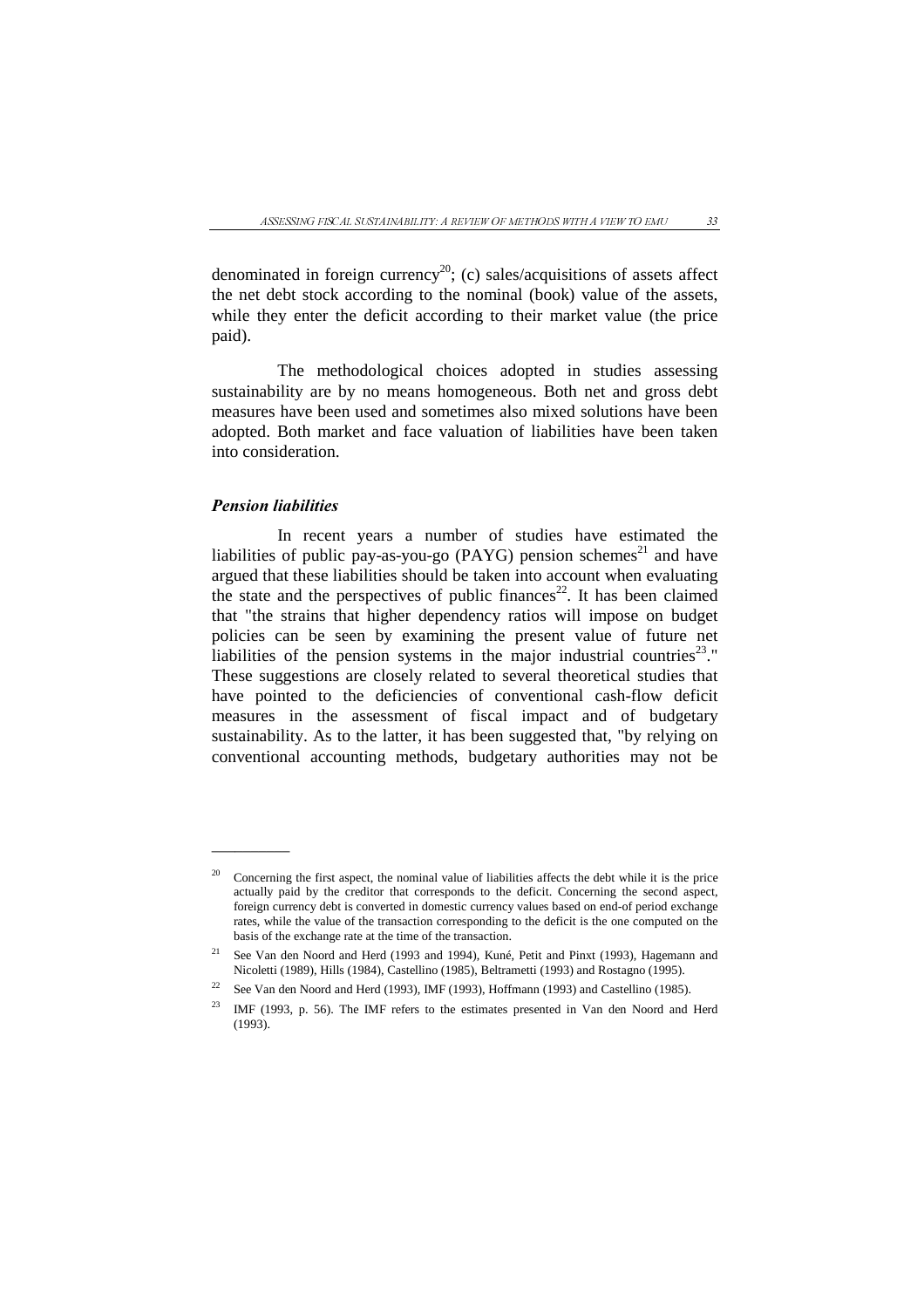provided with the means to adequately monitor and control the government's overall fiscal position $24$ ".

In order to overcome these difficulties it has often been prescribed to resort to "economic deficit" or to "government net worth<sup>25"</sup> Both these solutions would require the inclusion of pensions in fiscal accounts when obligations are incurred rather than when the actual expenditure is made<sup>26</sup>. In order to evaluate economic deficit, contributions to PAYG schemes would have to be classified as a financing item, while pensions would be considered as a loan repayment or as an interest payment. Any change in the present value of pension liabilities would immediately influence government net worth.

Estimates of pension liabilities may represent a useful complement to conventional debt and deficit measures<sup>27</sup>. However, the ratio of accrued pension liabilities to GDP is not an indicator of pension schemes' sustainability<sup>28</sup>. A high liabilities to GDP ratio does not necessarily imply an imbalance in PAYG pension schemes. Nor does it imply that an imbalance will occur in the future. Any judgement about the sustainability of pension schemes and the pressure they exert on public budgets requires estimates about the resources available to pay for the accrued pensions, namely about the evolution of employment and per capita income. The sustainability issue should be addressed with other indicators, such as the pension expenditure to GDP ratio and the contribution rate that assures the cash balance of pension schemes.

Moreover, accrued pension rights differ in many ways from conventional public debt and there are practical as well as theoretical reasons for not including accrued pension liabilities in the deficit and

<sup>&</sup>lt;sup>24</sup> Towe (1991, p. 110).

<sup>25</sup> See, respectively, Kotlikoff (1984) and Buiter (1983). For a critique see Mackenzie (1989). For a survey see Towe (1991) and Blejer and Cheasty (1991).

<sup>&</sup>lt;sup>26</sup> The same methodology would be applied to all "contingent liabilities". A contingent liability can be defined as a public sector action that determines a cash expenditure only if and when a certain event takes place.

 $27$  They provide a measure of the cost of terminating PAYG pension schemes when complying fully with present benefits rules.

See Franco (1995).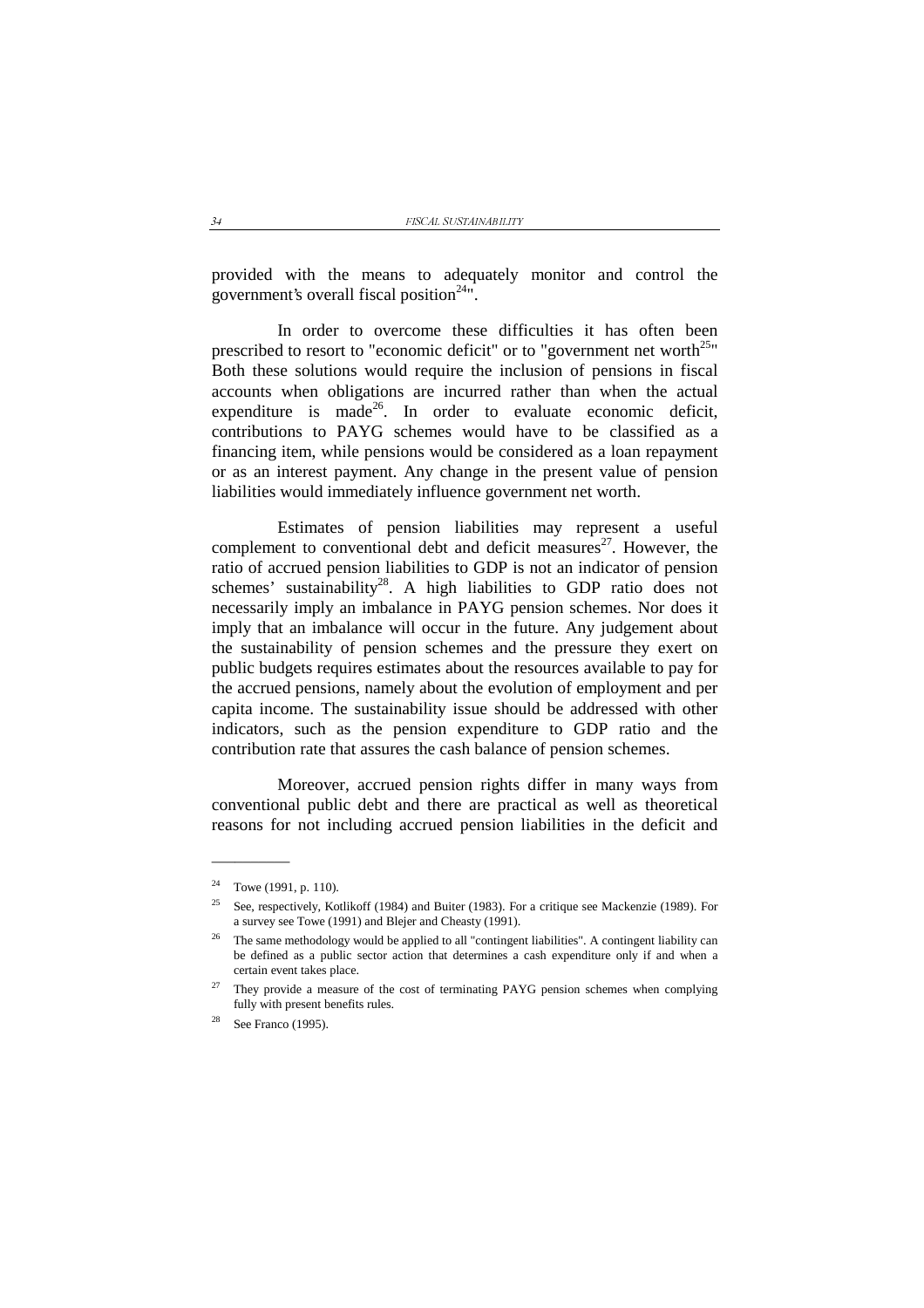debt statistics used in defining and evaluating current fiscal policy. Pension liabilities are uncertain and depend on the specific assumptions adopted upon a variety of factors. Pension rights are not embodied in formal contracts and are not tradable (the debtor can modify both the timing and the amount of the payment even taking individual characteristics into account).

### **EMU** definitions

 $\overline{\phantom{a}}$ 

The definition of debt and deficit relevant for EMU's fiscal rules took into account the need to ensure comparability of national statistics and allowing a regular surveillance process. Methodological choices were therefore made with pragmatism. The sector of reference is general government, as defined in the European System of Accounts (ESA) under the responsibility of Eurostat. Debt and deficit are respectively defined as the total of gross general government liabilities at nominal (face) value<sup>29</sup> and as the balance of non financial transactions (as defined in the ESA) of general government.

Reference to a common protocol is obviously helpful for international comparison. Using definitions in line with those adopted by Statistical Offices makes immediately available past data and allows to base forecasts on the most detailed databases. The choice of a gross measure for debt also reflects data availability, since data on assets are not always available and their quality is often poor. However, these solutions come at a cost. The definitions adopted for debt and deficit are not mutually consistent with equation (1) as debt is defined in gross terms while the deficit does not take into account financial transactions in assets $30$ .

Applied work therefore has to take care of the reconciliation of the two measures. For example, sales of shares of public corporations have played a relevant role in the recent reduction of debt to GDP ratios

 $29$  The list of financial instruments to be considered in the compilation of debt figures is also defined with reference to the ESA.

Moreover, with the adoption of the 1995 version of the European System of Accounts (ESA95) the deficit figures are based on accrual accounting.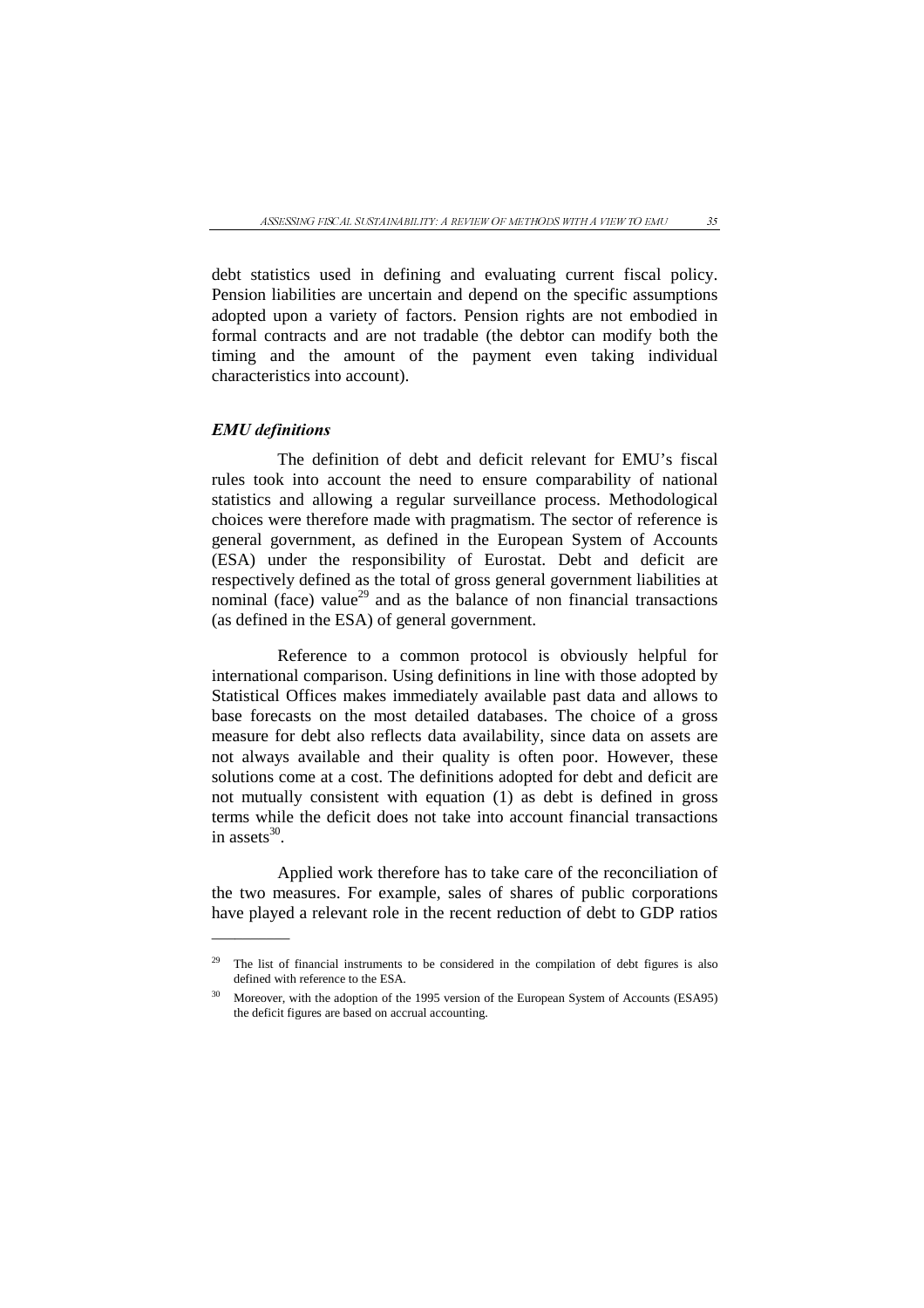in some European countries (most notably in Italy). The evaluation of the potential further contribution to debt reduction via this channel is essential for a correct evaluation of the sustainability of a country's fiscal policy.

### 4 Testing for the present value budget constraint

One strand of the literature is concerned with the statistical testing of the sustainability of past budgetary policies. The sustainability definition adopted in these studies is the second condition proposed by Blanchard et al. (1990), the one based on the inter-temporal discounted budget constraint.

This constraint is a crucial tool in modelling Ricardian equivalence. These studies aim at verifying whether "…when a government runs a deficit, is it making an implicit promise to creditors that it will run offsetting surpluses in the future…" (Hamilton and Flavin, 1986, p. 808). The answer to this question would shed light on the soundness of the hypothesis of Ricardian equivalence in macroeconomic modelling.

Aschauer (1985) and Seater and Mariano (1985) tested the hypothesis that governments' receipts must equal expenditures in present-value terms jointly with a permanent income hypothesis. Barro (1984) tested the hypothesis that government is subject to the present value budget constraint jointly with the assumption that taxation and deficit policies have historically been optimal. Hamilton and Flavin (1986) were probably first in testing the present value budget constraint per se.

They use the absolute value version of eq. (8):

$$
\lim_{T \to \infty} (1+\rho)^{-T} D_T = D_0 + \lim_{T \to \infty} \sum_{t=1}^{T} P_t (1+\rho)^{-t}
$$
 (11)

where D is the public debt and P is the primary balance. Their null hypothesis is therefore the absolute value version of eq. (9):

$$
\lim_{T \to \infty} (1+\rho)^{-T} D_T = 0 \tag{12}
$$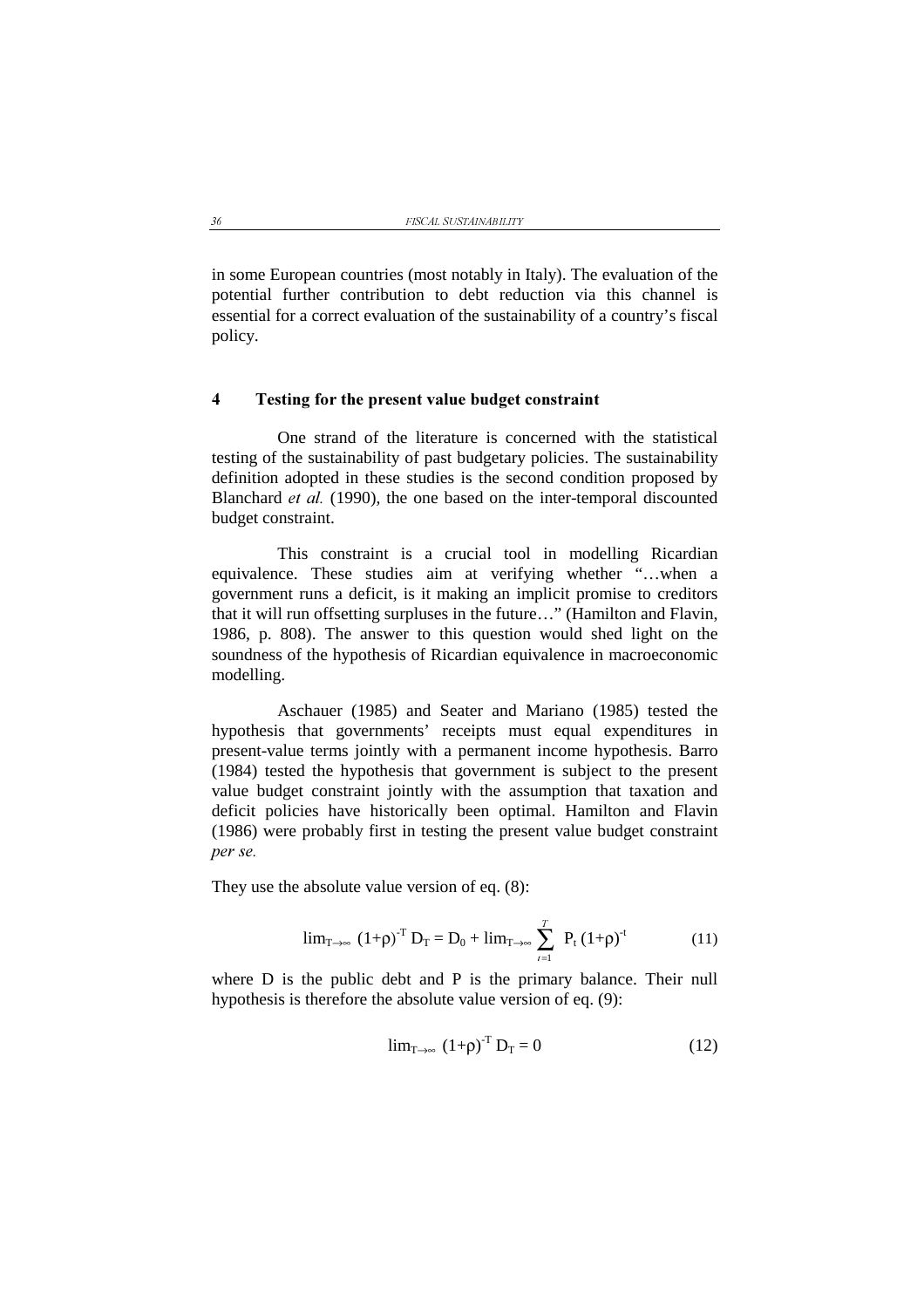and to frame the alternative hypothesis they select a class of unsustainable fiscal policies, in the sense that they do not meet constraint (11), such that the discounted value of debt has a finite positive limit, i.e.

$$
\lim_{T \to \infty} D_T (1+\rho)^{-T} = A > 0 \tag{13}
$$

Substituting from (13) into (11) gives

$$
D_0 = -\lim_{T \to \infty} \sum_{t=1}^{T} P_t (1+\rho)^{-t} + A
$$
 (14)

And finally

$$
D_{t} = -E_{t} \sum_{i=1}^{\infty} P_{t+i} (1+\rho)^{i} + A (1+\rho)^{t} + \varepsilon_{t}
$$
 (15)

where E is the expectation operator and  $\varepsilon$  a regression disturbance. From (15) the null hypothesis A=0 can be put to test.

Hamilton and Flavin only consider the interest bearing share of the debt and measure it at market values in real terms. Strictly speaking, their debt measure is neither net nor gross as they take into account one category of government assets (gold holdings). The deficit measure is adjusted accordingly (mainly to include capital gains/losses and to get figures in real value terms).

Based on these data, Hamilton and Flavin use a Dickey-Fuller test for unit roots to check for the stationarity of  $P_t$ . Having rejected non stationarity, they note that for any stationary process for  $(\varepsilon_t, E_t \Sigma(1+\rho))$ <sup>t</sup>P<sub>t</sub>]), when A=0, D<sub>t</sub> will be stationary, whereas for A>0, D<sub>t</sub> will not be stationary, they apply the Dickey-Fuller test to  $D_t$  and reject the hypothesis of non stationarity. They also run other tests based on the direct estimation of equation (15) making different assumptions about the information set underlying the formation of expectations about future surpluses. Also these tests point to consistency between the data and solvency as defined on the basis of a present-value budget constraint.

This exercise has three main drawbacks: (a) the use of a very small sample (annual data for the period 1960-1984) is not suited for the implementation of the asymptotic tests used by the authors; (b) the assumption of a constant interest rate may imply a misspecification of the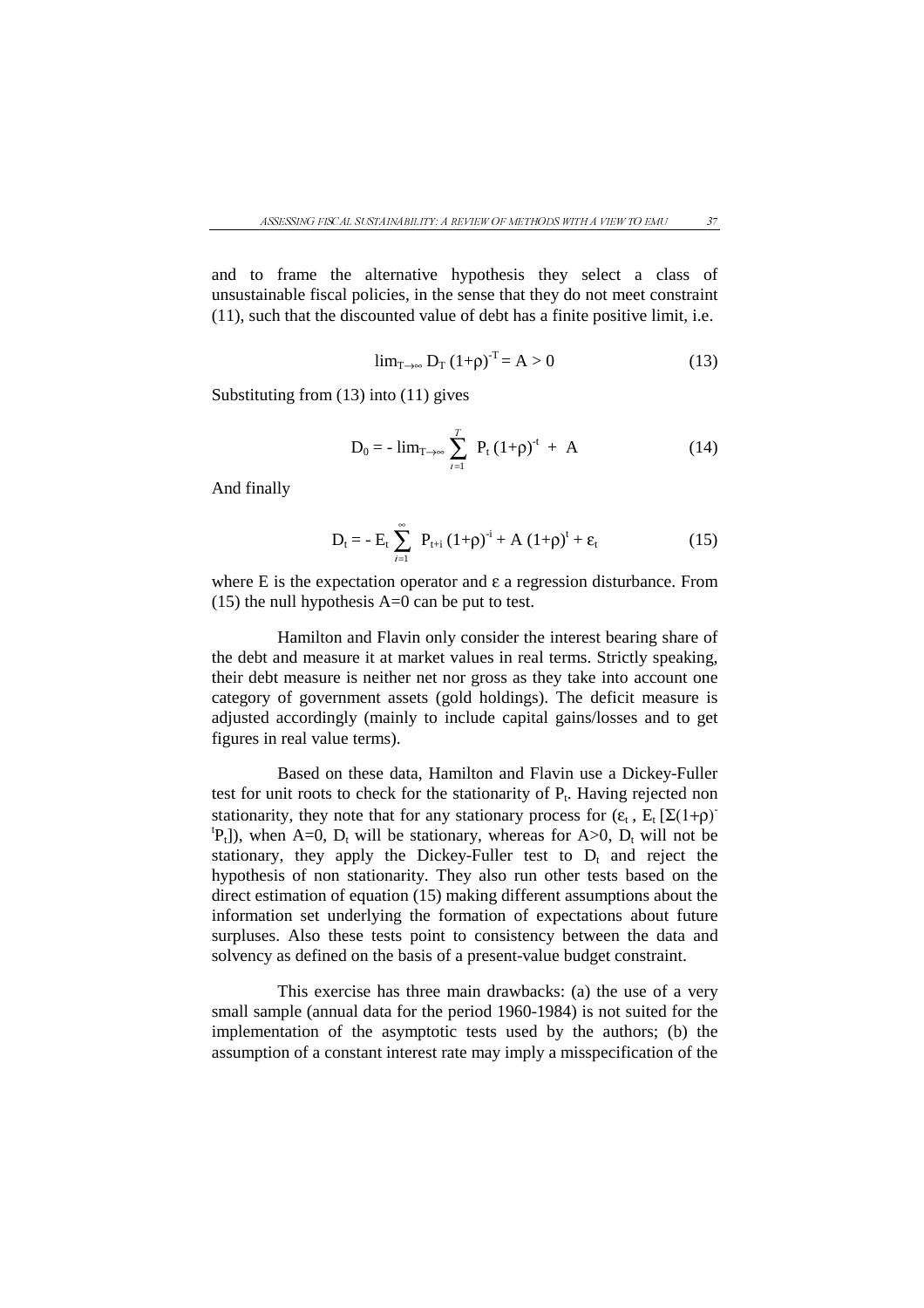equation; (c) the choice of a very specific alternative hypothesis to  $\lim_{T\to\infty} (1+\rho)^{-T} D_T = 0$ , namely non-stochastic violation of the solvency condition (lim<sub>T→∞</sub>  $(1+\rho)^{-T}$  D<sub>T</sub> = A), may have a bearing on the results of the tests.

Concerning the first point, it must be noted that Haug (1990) reaches conclusions similar to those of Hamilton and Flavin using quarterly data for the period 1960-1987. As to the other two points, however, Wilcox (1989), using the same data set as Hamilton and Flavin, shows that if the hypothesis of a constant interest rate is relaxed and if stochastic violations to the solvency condition are considered as well, then the hypothesis that the inter-temporal budget constraint holds must be rejected.

Other similar studies show mixed results which seem to depend on the statistical procedures adopted<sup>31</sup> and on the data set used<sup>32</sup>. This variability of results is to be expected since the data samples are usually small<sup>33</sup> and the procedures applied have low power in this case, becoming especially sensitive to the specification of the hypotheses to be tested. It should also be considered that the profile of market value time series differs significantly from the one of nominal value data; this highlights further the relevance of the issue of data definition examined in section 3.

While certainly relevant and appropriate for the issue they explicitly address, from the point of view of policy evaluation, these studies have the obvious limitation that solvency within a sample period says nothing about solvency in the future. The prospective path of the debt ratio may be very different from the one already recorded non only for regime changes, but also because exogenous factors (like demographic trends) may change the implication of current regimes for the public finances.

<sup>&</sup>lt;sup>31</sup> See Artis and Marcellino (1998) for a review.

<sup>&</sup>lt;sup>32</sup> The data definitions adopted by Hamilton and Flavin and by Wilcox are not used in all other studies. In some cases the national accounts figures for debt to GDP ratios have been used (e.g., in Ucktum and Wickens, 1997).

<sup>33</sup> One exception is Ahmed and Rogers (1995) who use a sample period of 200 and 300 years respectively for the US (1792-1992) and the UK (1692-1992).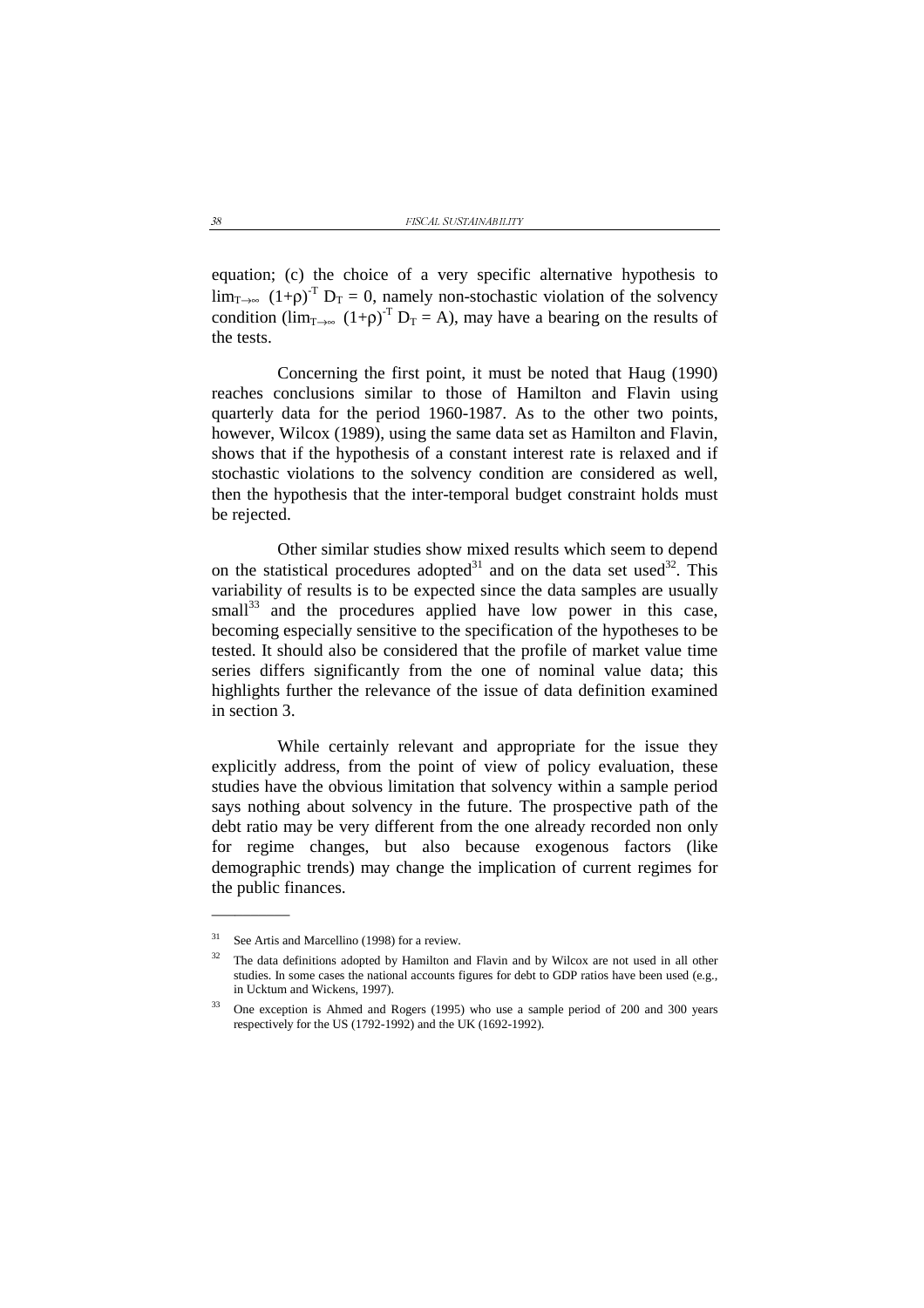Moreover, being based on equation (9), an ever rising debt (or debt to GDP ratio) may pass the tests proposed in these studies for the assessment of sustainability. The methodological difficulties encountered by a proper implementation of the tests further reduce the attractiveness of the approach.

# 5 Long-term projections and synthetic indicators based on national accounts

### 5.1 Long term projections

Long term fiscal projections were carried out as early as in 1942 when a 30 year estimate of social expenditure in the UK was included in the Beveridge Report. However, it is from the mid-80s, when it became apparent that Western countries were experiencing major changes in their demographic structure, that an increasing number of studies have examined the long-term prospects for public budgets.

These studies usually focus on those public expenditure items which are particularly dependent on population age structure (such as pension, health, education) seeking to assess the likely change of their incidence on GDP. Some studies go further and develop projections for the primary balance and estimates of the adjustments required to ensure budgetary sustainability in the sense of a stable undiscounted debt to GDP ratio. The stability of the ratio is to be achieved either at the level recorded at the beginning of the simulation period, in line with the first definition proposed by Blanchard et al. (1990), or at some other level. The latter solution is more in line with Domar's (1994) approach to the issue.

The most basic approach provides estimates of the effects of demographic changes on public expenditure under the assumption that age-related per capita expenditure levels remain constant in real terms or in per capita GDP terms at the initial level over the projection period. In other words, it is assumed that present standards of transfers and services are maintained for all population age-groups and that there is no behavioural response from governments or households to demographic changes and their budgetary effects.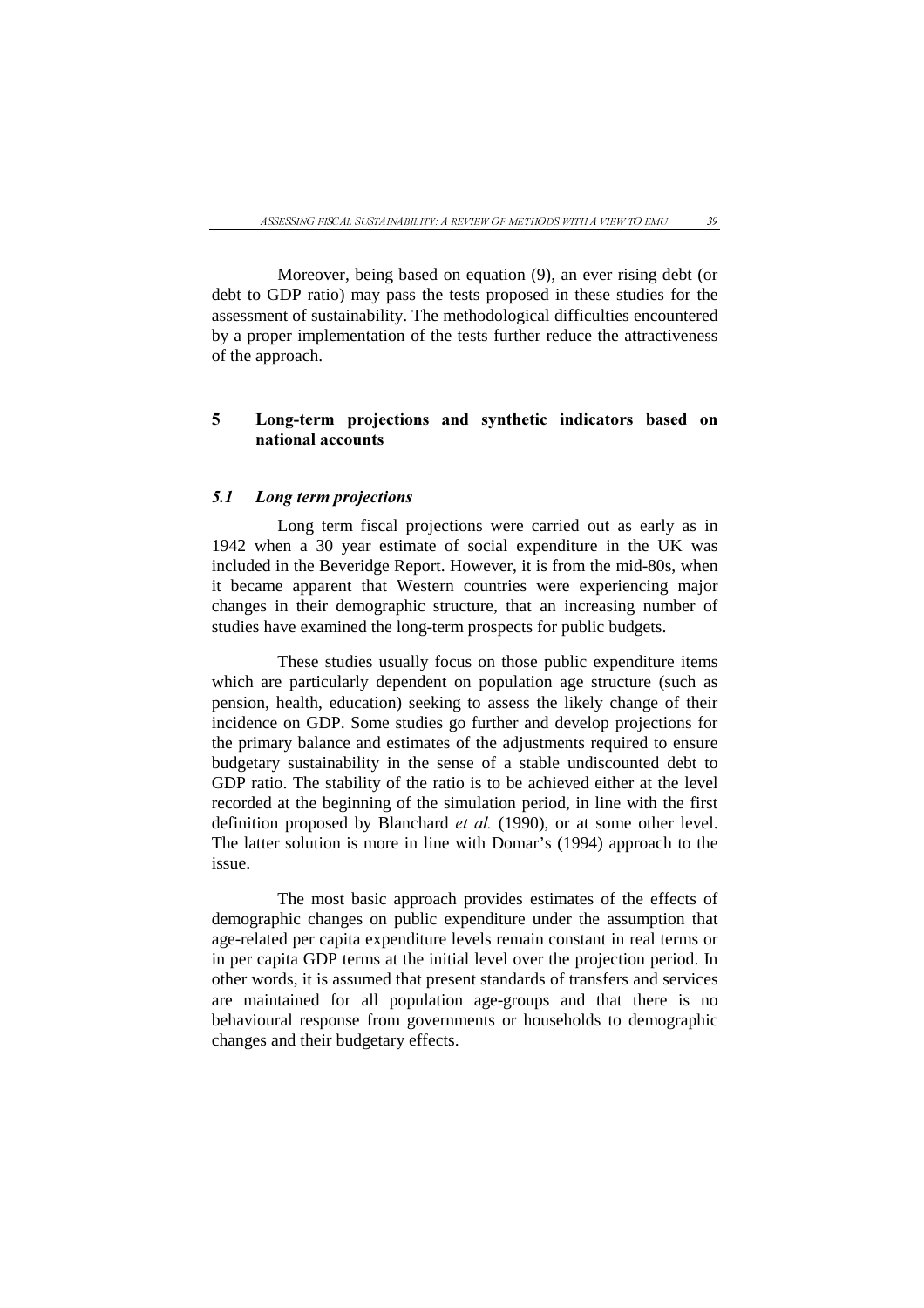It should be stressed that estimates combining data on per capita expenditures for different age-groups and for different budgetary items with demographic projections are only indicative measures of the likely effects of demographic change on public expenditure, since they do not take all relevant effects of demographic changes into account<sup>34</sup>.

Mechanical estimates are based on the implicit assumption that the marginal cost of providing services to a smaller or a larger number of individuals in each age group in the future will be equal to the present average cost of these services $35$ . In other words, it is assumed that there are no economies or diseconomies of scale in the production of public services. This assumption is surely implausible over relatively short periods, because of time-lags in the adjustment of inputs to changes in demand for public services.

Mechanical estimates implicitly assume that demographic changes do not modify present age-related per capita expenditure levels, while they can actually affect them through many different channels. Demographic changes can influence the cost of inputs used in services (e.g., a relative shortage of young workers may increase the cost of public services employing them) $36$  and the demand for some services (e.g., a reduction in the number of children per household may, in the long run, increase the demand for elderly care)<sup>37</sup>. They can also affect productivity trends, wage rates and saving ratios 38.

Economies/diseconomies of scale and the effects of demographic changes on the level of age-related per capita expenditure are not usually taken into account in expenditure projections. While the failure to consider economies and diseconomies of scale may

<sup>34</sup> This point is made in OECD (1988), pp. 27-28.

<sup>&</sup>lt;sup>35</sup> See also the several criticisms expressed in Pearson et al. (1989).

<sup>&</sup>lt;sup>36</sup> This point is stressed in Pearson et al. (1989).

<sup>&</sup>lt;sup>37</sup> Elderly people without children are more likely to demand public services (Pearson et al., 1989).

<sup>&</sup>lt;sup>38</sup> The use of current per capita age-profiles to project expenditure levels is particularly problematic for health care. Several studies noted that a sizeable share of health expenditure occurs in the final part of life. This implies that the number of deaths occurring each year also affects expenditure. It also implies that an increase in life expectancy may have limited effects on lifetime health expenditure. See Zweifel et al. (1995).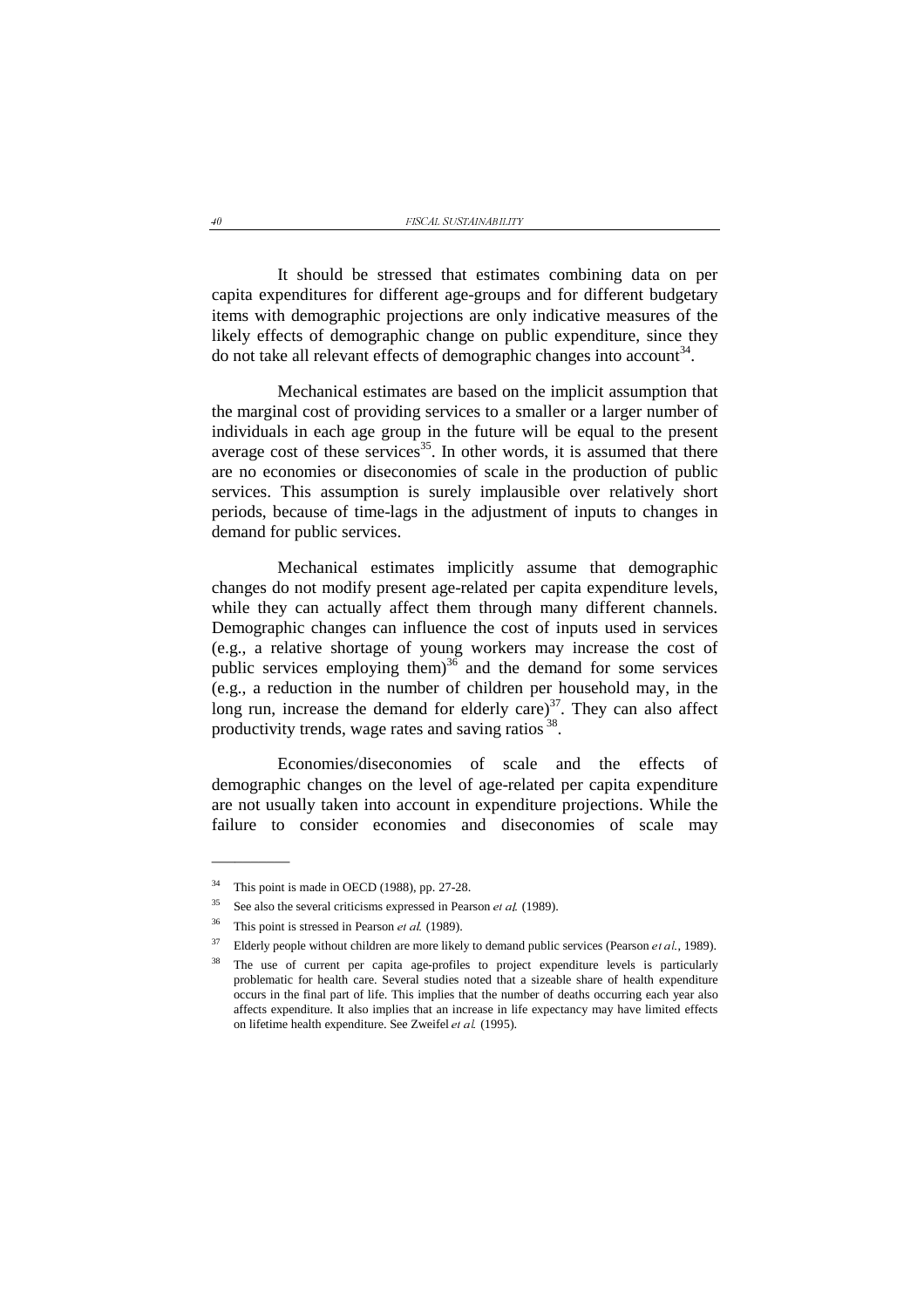compromise short period estimates, that concerning system-wide effects may affect long period estimates.

Moreover, it should be stressed that demographic change is just one of the several factors affecting public expenditure dynamics. The contribution of mechanical estimates of the effects of demographic changes to the assessment of the prospects for public expenditure is therefore necessarily limited.

Once non-demographic factors are taken into consideration, there is no reason why age-related per capita expenditure levels remain constant in real terms or in per capita GDP terms on the initial level over the projection period. Standards of transfers and services will change over time.

While several economic, political and social factors can obviously affect the dynamics of per capita transfers and services, the studies examining the prospects of age-related expenditure usually focus only on two rather specific factors: the effects of changes introduced in legislation, but not yet embodied in present expenditure profiles, and the continuation of structural expenditure trends. These two factors are considered because they are consistent with a constant policy approach, while there is usually no attempt to predict the effects of changes in behaviours and policies.

The effects of changes introduced in legislation, but not yet embodied in present expenditure profiles, are particularly relevant for pension expenditure projections, since pension eligibility and transfer ratios can change considerably over time due to the maturation of schemes, i.e. the process of adjustment of all pensions to present retirement rules<sup>39</sup>. On the one hand, pension coverage extensions and benefit improvements usually only produce their full effects on the two ratios after many decades. On the other, quite often reforms curtailing pension benefits are implemented gradually and only display their full effects a long time later (OECD, 1988b). Therefore, the assumption that age-related per capita expenditure levels remain constant is not

\_\_\_\_\_\_\_\_\_\_

<sup>&</sup>lt;sup>39</sup> The maturation of pension schemes is examined in Franco and Munzi (1996).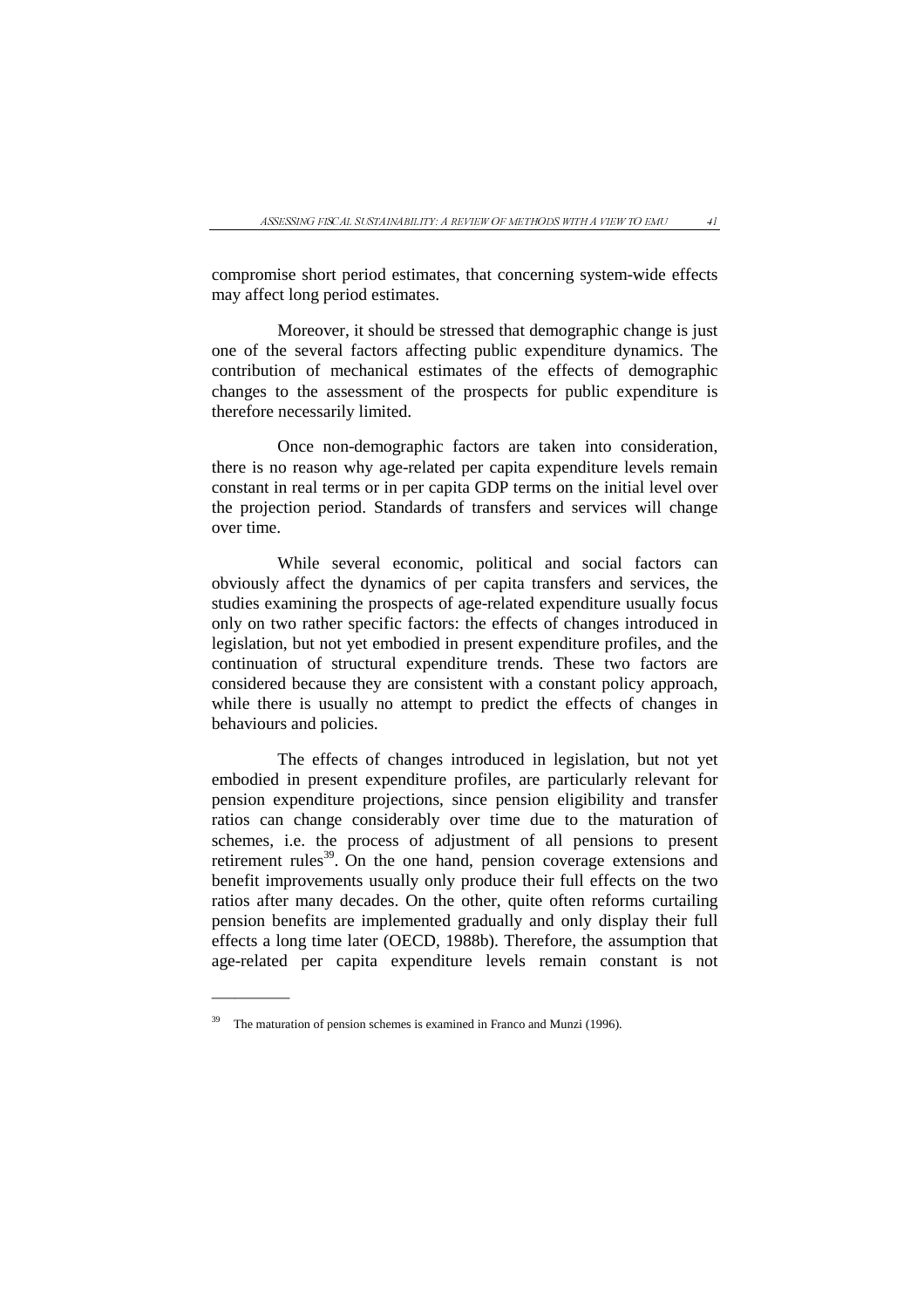equivalent to a constant policy assumption. It implies that all the effects of changes introduced in legislation are reflected in present age-related per capita expenditure levels.

The continuation of structural expenditure trends (i.e., the assumption that some non-demographic factors relevant in the past would continue to affect expenditure dynamics in the future) is especially relevant for health care expenditure projections. In several countries the health sector has for long periods recorded a price deflator substantially higher than the GDP deflator and a tendency towards a continuous increase in per capita consumption<sup>40</sup>.

Projections integrating the mechanical effects of demographic changes with estimates of some additional factors influencing pension and health expenditure were produced by the IMF in 1986 for the seven main Western economies (Heller et al., 1986). The growth in the number of pensioners and the dynamics of the average pension were projected taking the maturity of the different systems into consideration. As to health expenditure, the study outlined a scenario in which average medical costs were rising more rapidly than productivity.

The overall impact of ageing populations on government budget was also examined in the studies carried out by OECD in 1995- 1996 (see Leibfritz et al., 1995, Roseveare et al., 1996 and OECD, 1996) and by the European Commission in 1997 (see Franco and Munzi, 1997). Growing awareness of population ageing has also led to a substantial increase in the resources devoted to national long-term public expenditure projections. However, projections for all the main public expenditure items are available for only some countries<sup>41</sup>.

\_\_\_\_\_\_\_\_\_\_

<sup>40</sup> OECD (1993) decomposed nominal health care expenditure growth over the period 1980-1990 for the OECD area (11.8 per cent per year) into the effects of general inflation (8 per cent), medical specific inflation (0.7 per cent), and the increase in volume of services (2.9 per cent, of which 2.4 per cent was attributed to the increase in per capita services and only 0.3 per cent was due to the ageing process).

<sup>41</sup> See Ministry of Finance of Denmark (1995), Ministry of Social Affairs and Health of Finland (1994), State General Accounting Office, Ministry of Treasury of Italy (1996a, 1996b, 1996c, 1997), Shoven et al. (1991), for the USA and Englert et al. (1994), for Belgium.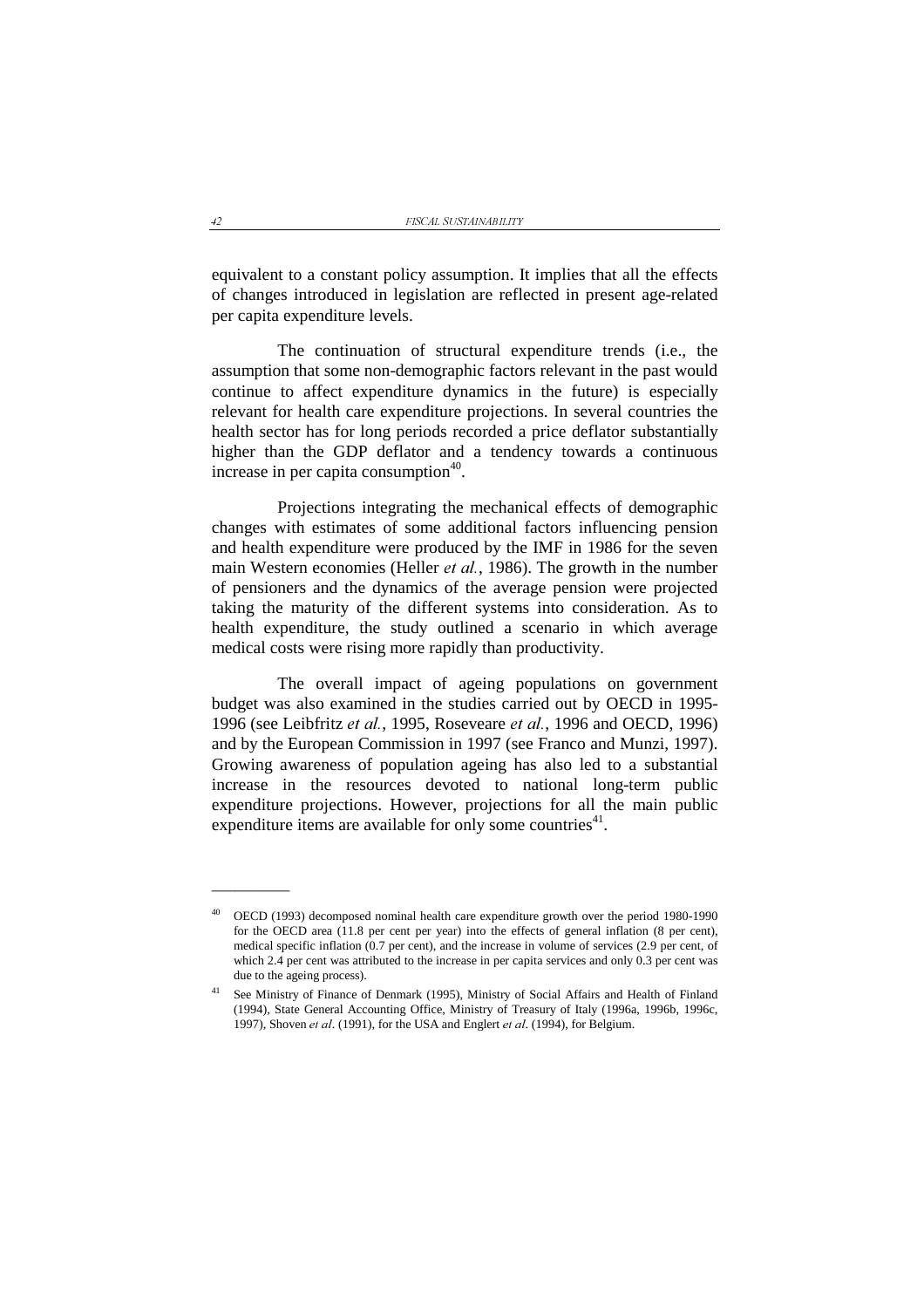The reliability of this type of estimates clearly depends on detailed and updated knowledge of the institutional setting of the countries examined. In this respect, the fact that national projections are not always available is regrettable.

Furthermore, since these studies often rely on national accounts budgetary categories and on gross debt measures, they often leave unexplored the grey area between deficit estimates and debt dynamics deriving from changes in the asset side of general government balance sheets.

Finally, given the partial equilibrium nature of the exercise, a larger role assigned to sensitivity analysis would be a welcome development in future exercises.

### 5.2 Synthetic indicators

Synthetic indicators of the outcomes of long term projections have been proposed to "... summarise their results through a single number which comes as a simple metric, allowing for a simple interpretation of the result .." (Blanchard *et al.*, 1990, p. 32). In general such indicators are based on long term projections and meet the same difficulties as the exercises examined above: their quality ultimately relies on the projections on which they are based.

Buiter (1985) suggests to use the difference between the current primary deficit and the one  $(p^*)$  that would allow a constant net worth to GDP ratio (w):

$$
p^* - p_t = [(\gamma - \rho)/(1 + \gamma)]w_t - p_t \qquad (16)
$$

Apart from the difficulty of obtaining reliable data on net worth, the main problem with this indicator is that the value it takes at any given time says nothing as to the implication of current policies for its future values. A negative (positive) value signalling a growing (decreasing) net worth ratio now may nevertheless be consistent with a prospective decrease (increase) of the ratio as the effects of current policies on deficits gradually unfold in the future.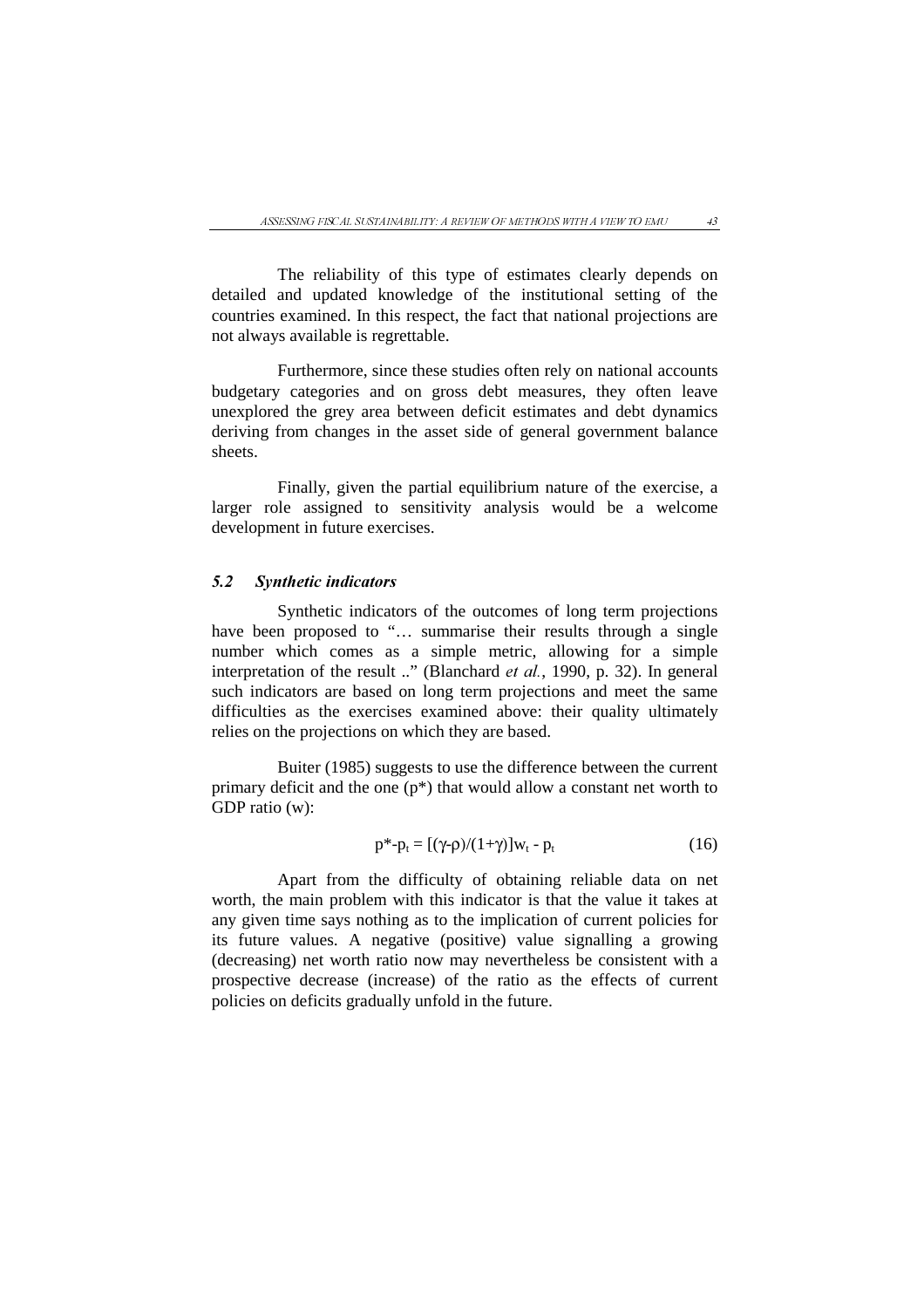A forward looking perspective is taken by the tax-gap indicator proposed by Blanchard et al. (1990). This is based on their first condition for sustainability, i.e. that the debt ratio eventually comes back to its initial level over a period to be specified. Using projections of primary expenditure (G) and assuming constant interest and growth rates, a tax rate is computed  $(\tau^*)$  that, if kept constant, allows this condition to be satisfied:

$$
\tau_n^* = (\rho - \gamma)((1 - e^{-(\rho - \gamma)n}) \int_0^n G_s e^{(\rho - \gamma)(-s)} ds + d_0)
$$
 (17)

The difference between such tax rate and the current one  $(\tau_n^*$ -τ) is the proposed sustainability index. A positive value indicates that a correction is needed to prevent the debt ratio from rising over the period considered. Higher values denote the need for larger corrections. The indicator has an intuitive interpretation and one which is in the spirit of Domar's approach (that sustainability is to be judged with respect to the tax rate implied by a given policy) $^{42}$ .

The main shortcoming of the tax-gap are in the arbitrary nature of the choices required about the time horizon (n) and the target debt to GDP ratio at the end of the period  $(d_0)$ . Moreover, it should be considered that the simple and intuitive metric adopted by the tax gap does not immediately translate into policy indications. For example, a positive gap signals some budgetary pressures in the future, but says nothing about their timing. Over the period taken into consideration both the deficit and the debt ratios may experience "unsustainable" peaks.

A synthetic indicator along the lines of the tax-gap was also employed by Delbecque and Bogaert (1994) who carried out an analysis for Belgium for the period up to 2050 and calculated the "recommended

\_\_\_\_\_\_\_\_\_\_

<sup>&</sup>lt;sup>42</sup> Blanchard et al. (1990) estimated a long-term tax-gap for 18 countries over a 40 year horizon taking long-term projections of pension and health care expenditure into account. They also estimated a short and a medium term tax-gap which are not affected by demographic changes: the former is computed on a one-year time horizon and does not require projections; the latter relies on five year projections of economic activity and public spending and considers expected cyclical effects. OECD (1996) estimated short term tax gaps from the year 2000 onwards in order to evaluate the increase in tax rates which, in each year, would offset the increase in public expenditure determined by ageing.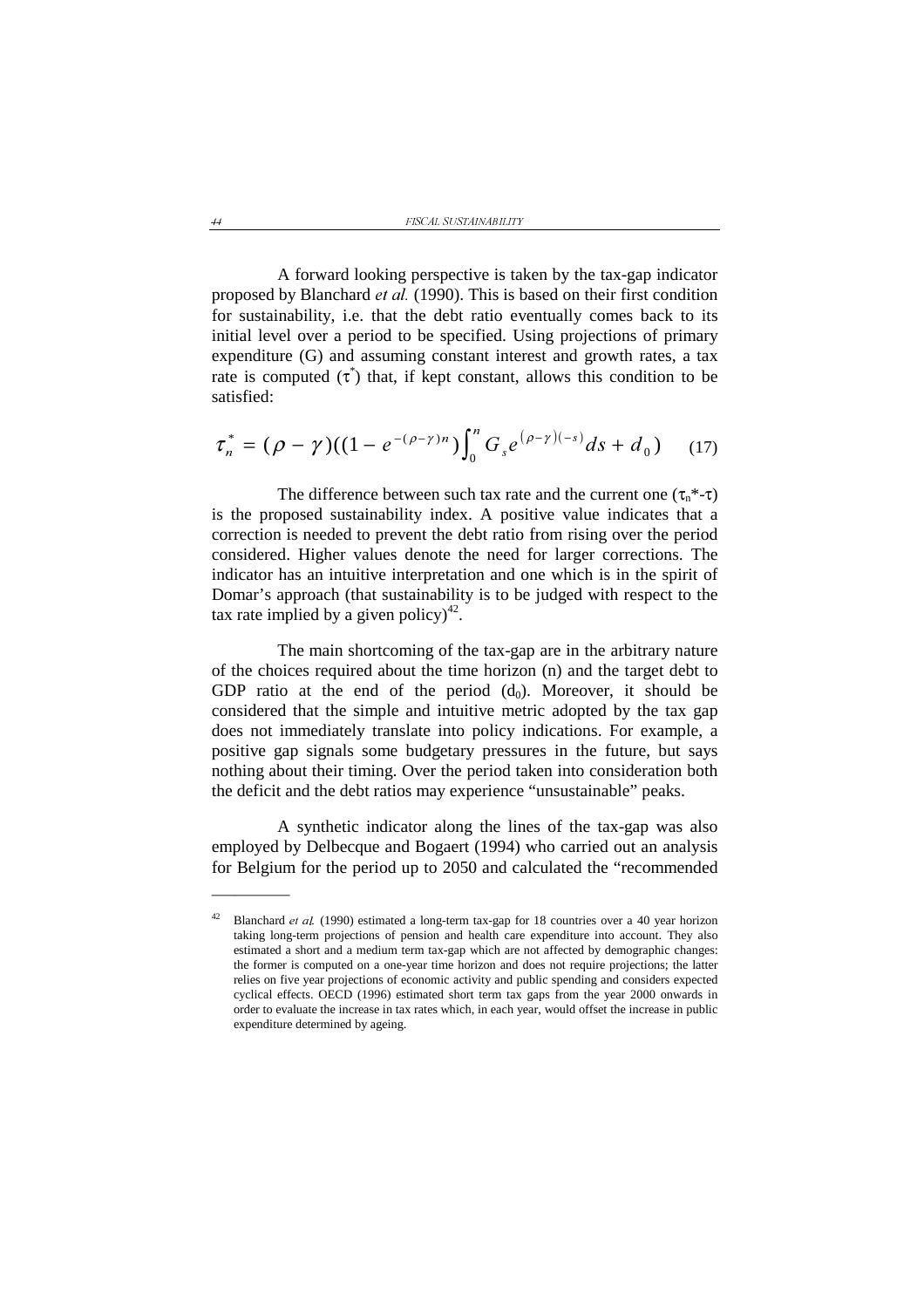primary surplus", defined as the level of the primary surplus that would guarantee the long-term sustainability of fiscal policy, given the actual pension expenditure projections<sup>43</sup>. The recommended primary surplus allows pension expenditure increases to be fully offset by a decline in interest payments caused by a fast reduction in the debt to GDP ratio.

### 6 Generational accounts

 $\overline{\phantom{a}}$ 

"…To assess the fiscal burden current generations are placing on future generations..." (Auerbach et al., 1991, p. 55), generational accounting use long term projections of the variables appearing in the present value budget constraint in absolute values<sup>44</sup>

$$
-D_{t} = \sum_{s=t+1,\infty} [P_s \Pi_{j=t+1,s} (1+r_j)^{-1}]
$$
 (18)

Being based on long-term projections of budgetary items, generational accounts are subject to the same criticism as the methodologies examined in section 5. In addition some problems specific to generational accounts can be identified.

In generational accounts the variables appearing in (18) are grouped in a different manner with respect to standard national accounts presentation. The primary surplus can be disaggregated into its components and there is no single way to operate. While the standard accounting convention is to simply distinguish between revenues and expenditures, other groupings may be preferred depending on the aim of the analysis. In generational accounts government consumption (C) is separated from the other components of the primary balance (O); the

In a first stage, they computed the "required minimum primary surplus", defined as the level of the primary surplus that could be maintained forever without giving rise to an explosion of the public debt. This is similar to the computation of Buiter's (1985) indicator. As pointed out in the text, the main drawback of this exercise is that it says nothing as to whether current policies allow the actual primary balance to remain in line with the one required for a stable debt to GDP ratio.

Generational accounting was first applied in the United States by Auerbach et al. (1991). In the United States and Norway it has also been introduced in official budget documents. Estimates have since been produced for several European countries (see Raffelhüschen, 1997 for a review).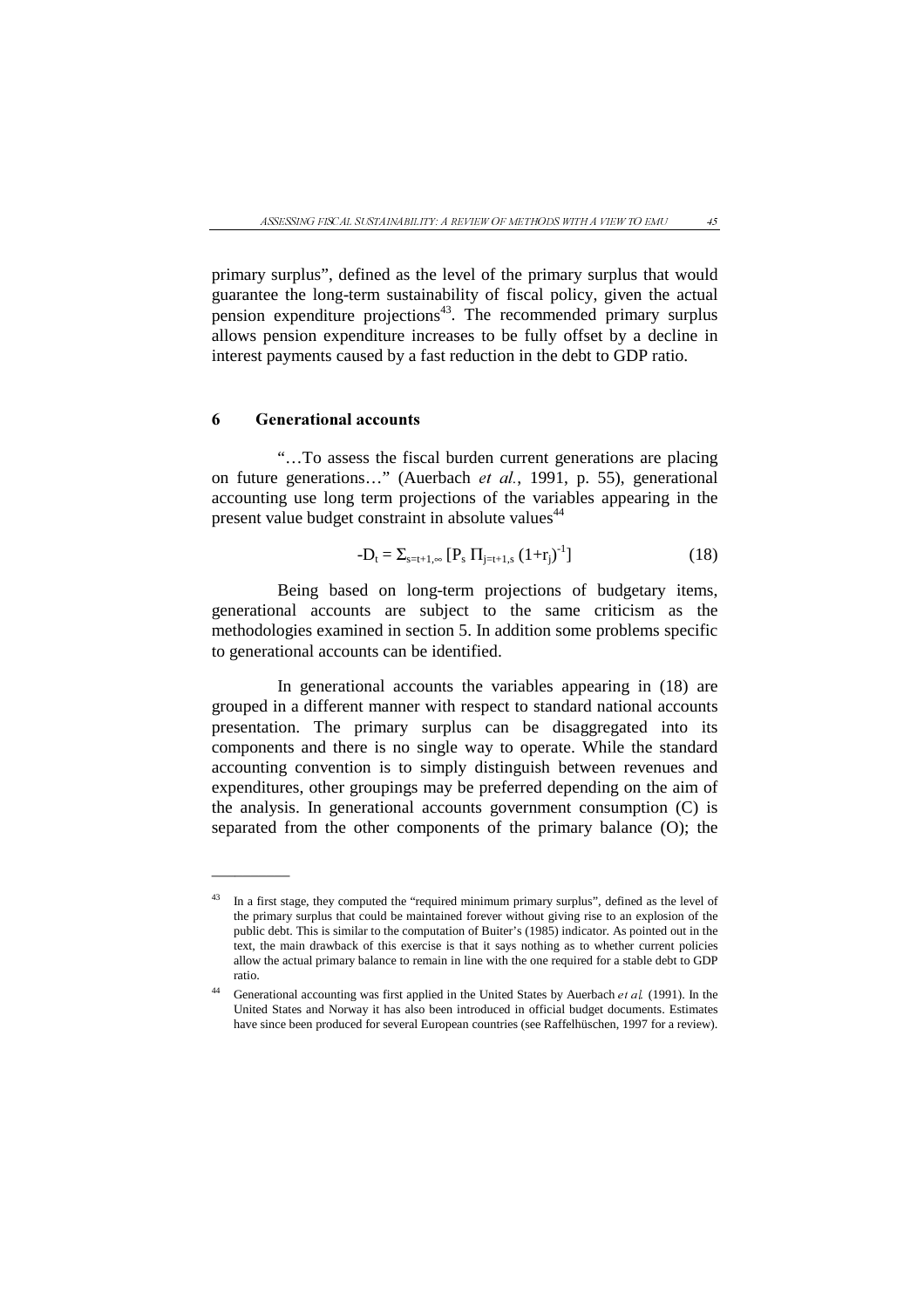latter are then grouped according to the generation which pays them or benefits from them:

$$
\mathbf{P}_s = \Sigma_{i=0,M} \, \mathbf{O}_{s,s-i} - \mathbf{C}_s \tag{19}
$$

where the terms  $O_{s,s-i}$  represent the net payments to government made at time s by the generation born at time s-i; M is the maximum length of life so that payments made by all generations alive at time s are considered.

By substituting (19) into (18) we get

$$
D_{t} = \sum_{s=t+1,\infty} [\sum_{i=0,M} O_{s,s-i} - C_{s}) \Pi_{j=t+1,s} (1+r_{j})^{-1}] =
$$
  
=  $\sum_{s=t+1,\infty} [(\sum_{i=0,M} O_{s,s-i}) \Pi_{j=t+1,s} (1+r_{j})^{-1}] - \sum_{s=t+1,\infty} [C_{s} \Pi_{j=t+1,s} (1+r_{j})^{-1}]$  (20)

and, separating generations born prior to time t from those born thereafter

$$
D_{t} = \sum_{i=0,M} \left[ \sum_{s=t+1,t-i+M} O_{s,t-i} \Pi_{j=t+1,s} (1+r_{j})^{-1} \right] +
$$
  
+  $\sum_{i=1,\infty} \left[ \sum_{s=t+i,t+i+M} O_{s,t+i} \Pi_{j=t+1,s} (1+r_{j})^{-1} \right] - \sum_{s=t+1,\infty} \left[ C_{s} \Pi_{j=t+1,s} (1+r_{j})^{-1} \right] =$   
=  $\sum_{i=0,M} N_{t,t-i} + \sum_{i=1,\infty} N_{t,t+i} - \sum_{s=t+1,\infty} \left[ C_{s} \Pi_{j=t+1,s} (1+r_{j})^{-1} \right]$  (21)

where  $N_{t,k}$  represents the value at time t of the net payments to government to be made by a generation born at time k.

Equation (21) corresponds to the standard presentation of generational accounting (Auerbach et al., 1991, 1992)<sup>45</sup>. Given present debt  $(D<sub>t</sub>)$ , forecasts for future government consumption (the third term on the right hand side) and future net payments by existing generations based on current policies (the first term on the r.h.s), equation (19) can be solved for the present value of net payments required from future generations (the second term on the r.h.s.). The amount that needs to be paid by each future generation is assumed constant up to an adjustment

<sup>45</sup> There are a couple of differences: (a) in our formulation gross debt is used rather than net wealth; (b) the terms  $O_{i,j}$  are already adjusted for the size of the generations whereas in the standard presentation the adjustment is made explicit.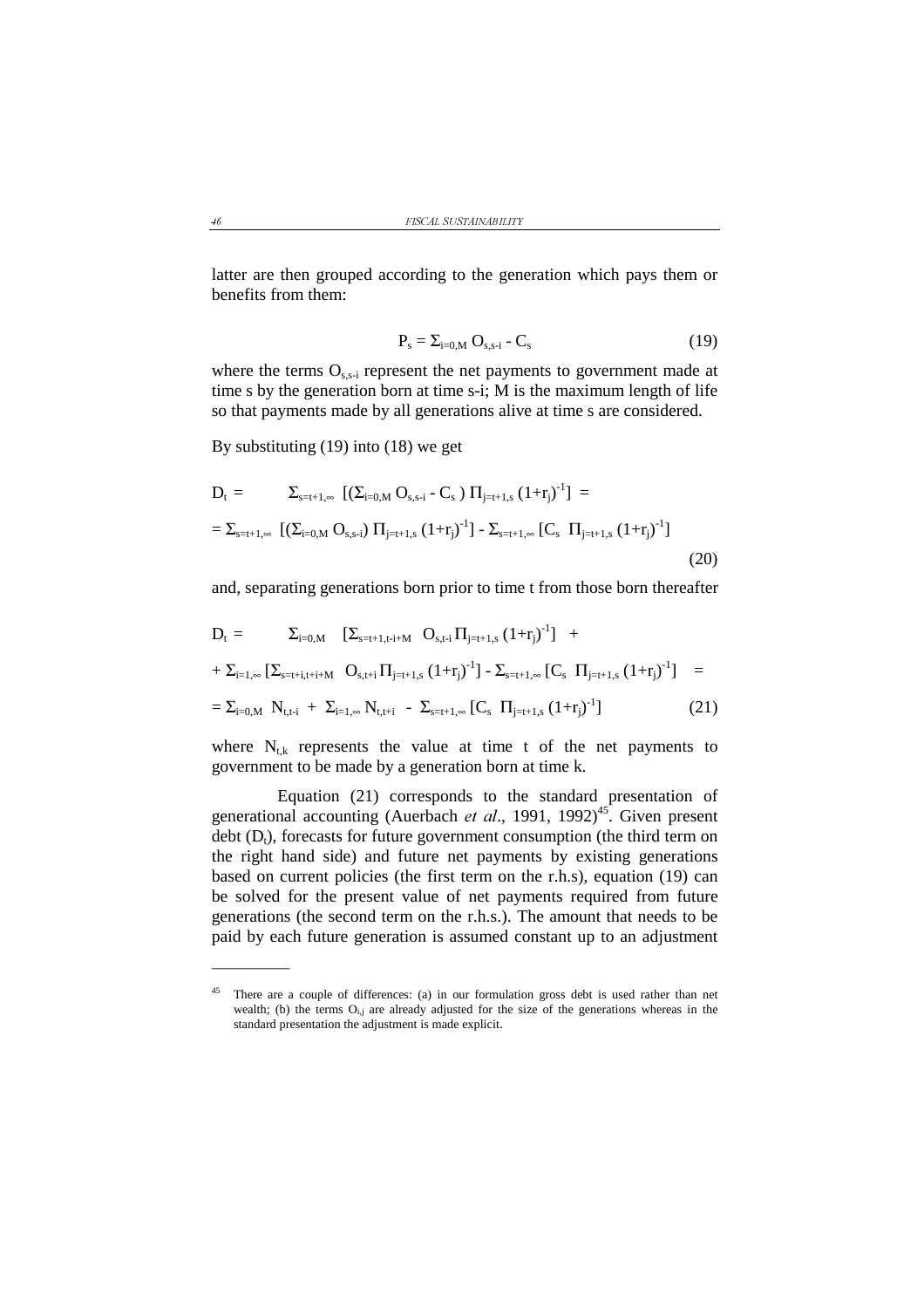for real productivity growth. It is then compared with the amount projected to be paid by the generation born at time t (based on current policies) in order to signal a potential generational imbalance in fiscal policy.

The identification of the empirical counterparts of the theoretical variables appearing in equation (21) is a crucial issue. For example, in the standard presentation of generational accounts net wealth is used rather than gross debt and since net wealth is measured by means of capitalised net interests, the problem of the appropriate treatment of non interest bearing assets arises.

The quality of long-term projections is also essential. Current expenditure level for each generation remain stable in the future. This disregards the future effects of legislative changes already introduced, economies of scale in the production of public services, the likely effects of demographic developments on relative prices and work, consumption and investment decisions. Moreover, as pointed out for standard longterm projections, the estimation of public expenditure attributed to each age-group is problematic. Expenditure profiles can be estimated with reference to different age-groups, budgetary items, definitions of public sector. This may substantially limit the comparability of the results obtained for different countries 46.

Another relevant issue concerns the grouping of primary balance components, the choice to classify non-age related expenditure as government consumption thus excluding the benefits (often delayed) they produce from the computation of net payments by each generation is not unquestionable $4^7$ . The problem is made worse by the fact that different rules are used to produce future values of what is classified as government consumption and what is instead labelled as net payments<sup>48</sup>.

<sup>46</sup> For a comparison of the age-related expenditure profiles underlying some studies referring to European countries see Franco and Munzi (1997).

<sup>47</sup> The point is especially relevant for investment expenditures.

This point is made by Robinson (1999) who shows that the "equity norm" implicit in GA is arbitrary since while it requires that net payment be constant across generations as a share of (continues)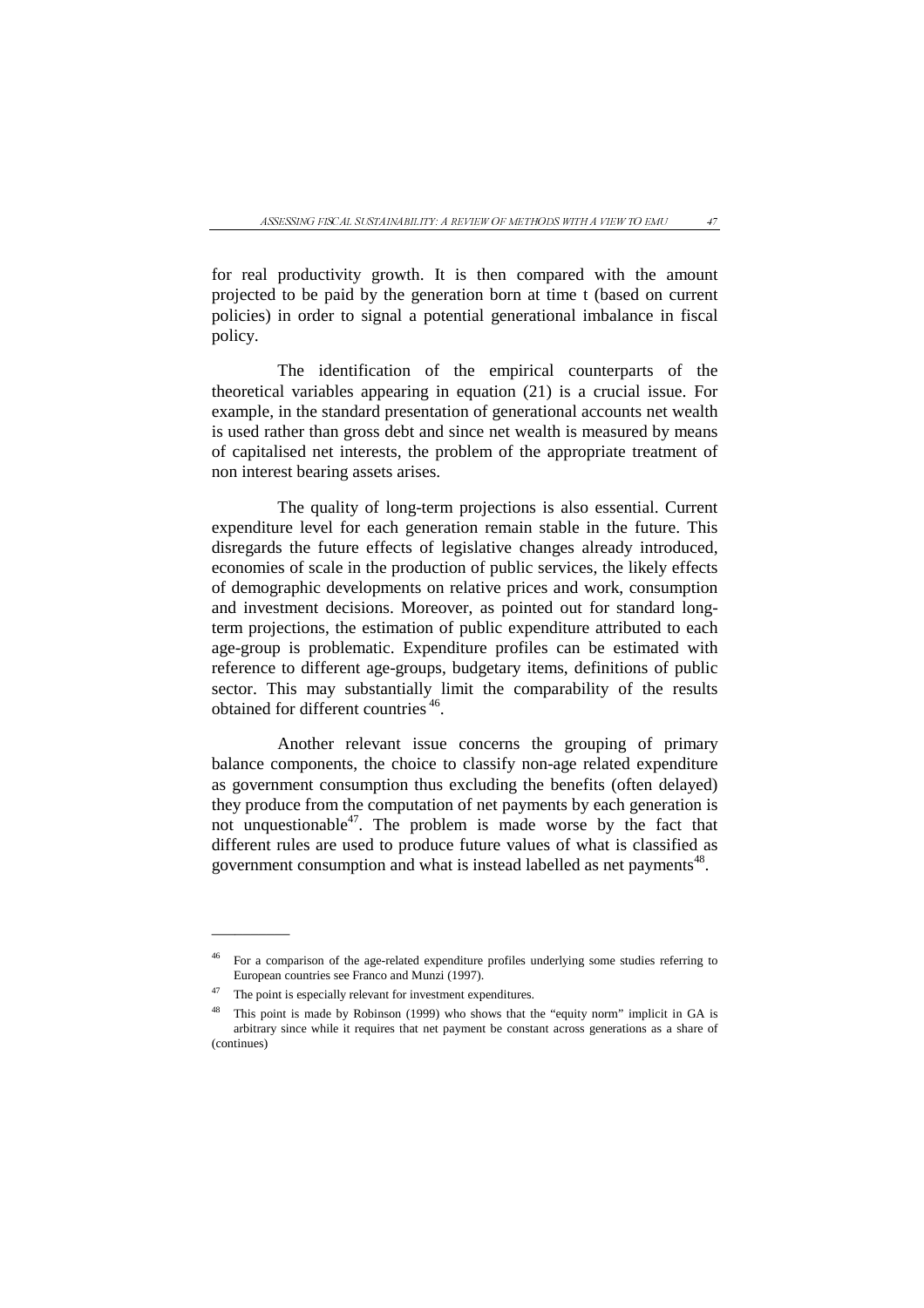Moreover, generational grouping largely determines the result<sup>49</sup>. Suppose that the economic and demographic conditions are stable and that current policies have led to  $D<sub>i</sub> > 0$ . Generational accounts apply the inter-temporal budget constraint from time t+1; thus payments by generations alive from time t+1 on will have to be sufficient not only to repay past debt but also to balance new government consumption: such payments are split so that all those already alive prior to time  $t+1$ will keep on paying according to previous rules (i.e. insufficiently to avoid new debt accumulation), while the others will have to pay the balance. By definition this is more than their fair share.

Summarising, the main problem specific to generational  $\arccos$ <sub>50</sub>. is the upward bias its methodology induces in the assessment of the effort needed to ensure solvency. Given the existence of debt, the imposition of an inter-temporal budget constraint implies it will have to be repaid. So we know from the start that an effort is needed for solvency. What is of relevance is an assessment of the effort needed. In generational accounts this assessment is problematic: (a) the special treatment of government consumption introduces an upward bias; (b) so do the different rules applying to present and future generations and especially the fact that future effects of legislative changes already introduced are not taken into account; (c) the estimation of present net worth value is not unproblematic.

From a policy point of view, much as in the case of the tax gap, it is also relevant that the synthetic indicators derived from generational accounts do not provide information about the timing of the effects of demographic changes. Moreover, its results are not intuitive, which may hamper their use for policy objectives, and are very sensitive to assumptions about the determination of private consumption, productivity growth and discount rates $51$ .

 $\overline{a}$ 

generation's income, concerning government consumption it demands that it be constant in percapita terms.

See, e.g., Haveman (1994) and Robinson (1999).

<sup>50</sup> For a critical assessment of generational accounting, see, e.g., Buiter (1995) and Haveman (1994).

<sup>51</sup> On this issue see Hagemann and John (1995) and IMF (1996).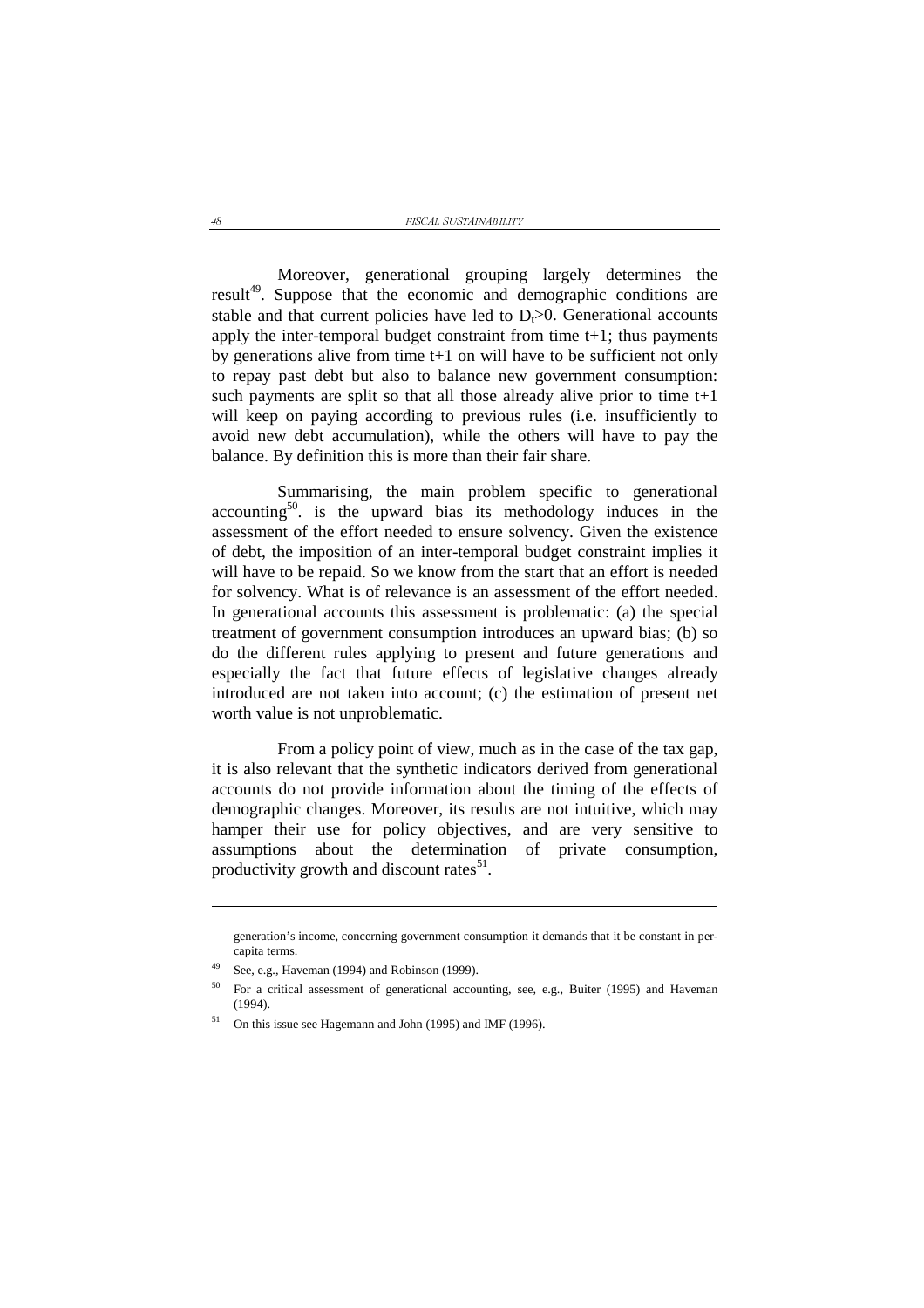### 7 Conclusions

Our analysis has highlighted three main problems, respectively concerning the definition of sustainability, the choice of relevant variables, the measurement of sustainability.

Definition of sustainability – So far economic literature has not defined a unique benchmark against which to assess sustainability. Moreover, the definitions proposed are based on partial equilibrium analysis and therefore point to necessary but not sufficient conditions for sustainability. For example, in Domar's framework, in order to be sustainable the debt to GDP ratio must be stable, but not any stable level is necessarily sustainable. To assess the maximum sustainable debt level we should take the interaction of public finance and the economy into account.

Definition of variables – The lack of a unique theoretical benchmark contributes to legitimating a multiplicity of statistical criteria for the definition of public debt and deficit. Furthermore, data availability constrains the degree to which the theoretical variables appearing in the models can be correctly measured or proxied in practice. Sometimes mutually inconsistent measures of debt and deficit are used.

Computation of sustainability indicators – All indicators are based on long-term projections of budgetary trends which are necessarily uncertain and whose modelling is, moreover, still very simplistic. Longterm budgetary developments are determined by a multiplicity of interacting factors (e.g., changes in relative prices and family structure). However, existing projections usually take into account only demographic developments and rely on overly restrictive assumptions concerning the other factors (e.g., constant age-related expenditure profiles are projected to the future). Synthetic indicators have the additional disadvantage to provide measures of future imbalances that do not immediately translate into policy prescriptions. Moreover, their computation may require arbitrary assumptions. These critiques particularly apply to generational accounting projections and summary measures. With respect to traditional techniques, however, generational accounting allows estimates of the distributive implications across generations of changes in budgetary policies and considers the effects of policy changes that do not affect the conventional deficit.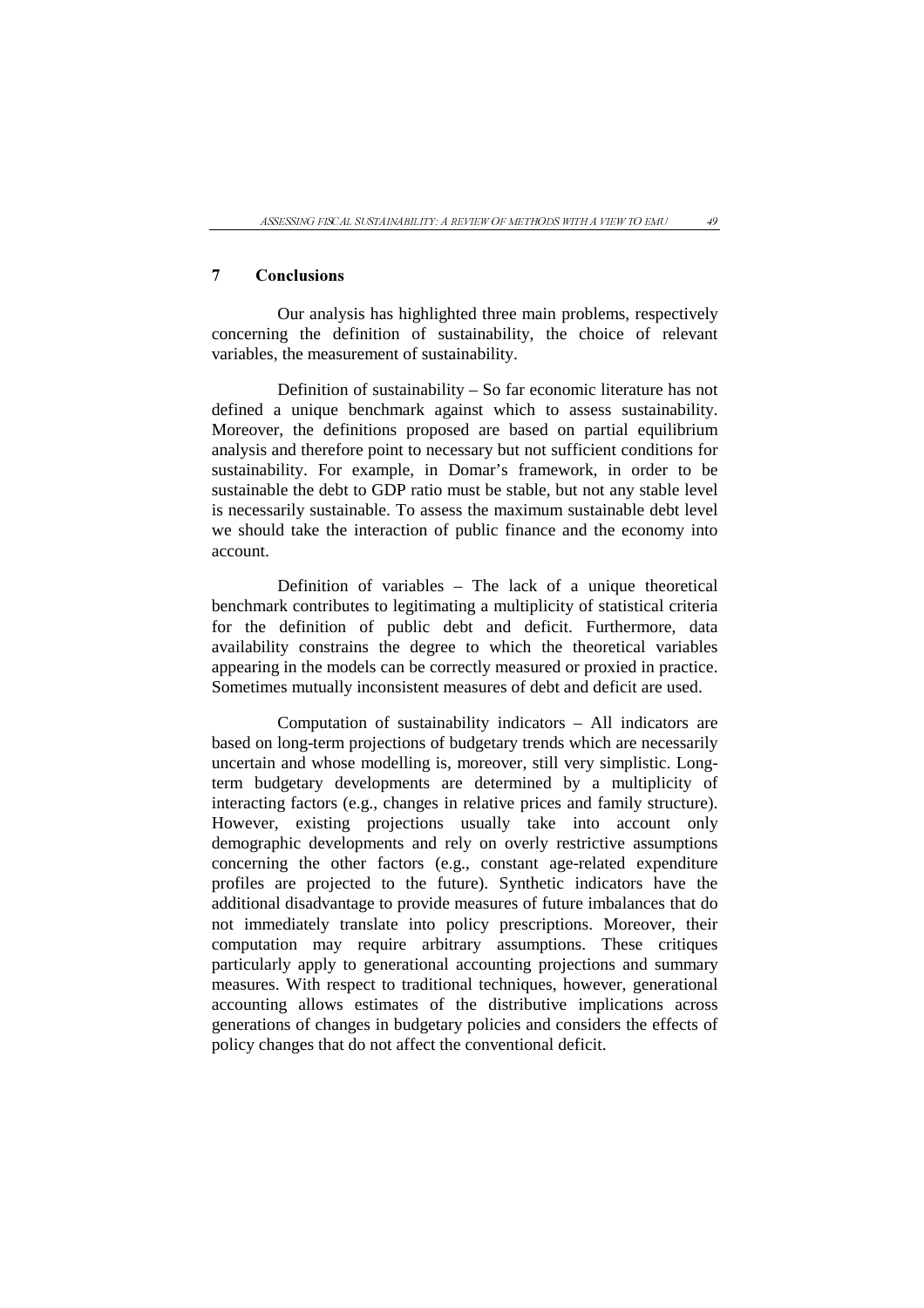In devising fiscal rules for EMU, when confronted with these difficulties, European Union countries adopted a pragmatic approach. The Treaty of Maastricht defines sustainability as non-violation of arbitrarily predetermined parametric standards; it defines the relevant variables taking into account the need to ensure comparability of national statistics and to allow a regular surveillance process. However, the Treaty and the Stability and Growth Pact do not deal with the development of sustainability indicators. They introduce a complex procedure ensuring monitoring of budgetary trends over the mediumterm, but do not envisage any long-term control.

As pointed out in Section 2, compliance with these rules and guidelines ensures sustainability. If EU countries stick to the close-tobalance guideline, they will converge to equilibrium low debt levels (significantly below the 60 per cent threshold). Some countries might even converge to negative debt levels. One may question whether a theory-based benchmark, if available, would have implied these results.

However, this framework does not make sustainability indicators unnecessary. Even after the transition to the medium-term targets has been completed, compliance with the rules may require continuous policy action. Due to, inter alia, demographic changes, compliance over the medium term does not necessarily ensure compliance over the long term. There is a need for indicators highlighting prospectives deviations and measuring their size and timing.

The technique of long-term projections is still relatively new. As we pointed out in section 5, the first systematic attempts were produced in the 1980s. Although largely unsatisfactory under various respects, the available indicators have been extensively used by international organisations to highlight prospective budgetary risks and by national authorities to guide the adjustment of expenditure programs to the new demographic conditions. In spite of a methodology which is still rather rough around the edges, the policy indications were broadly correct. They contributed to the significant reduction of prospective budgetary imbalances.

Further efforts are obviously needed to guide more effectively budgetary policy.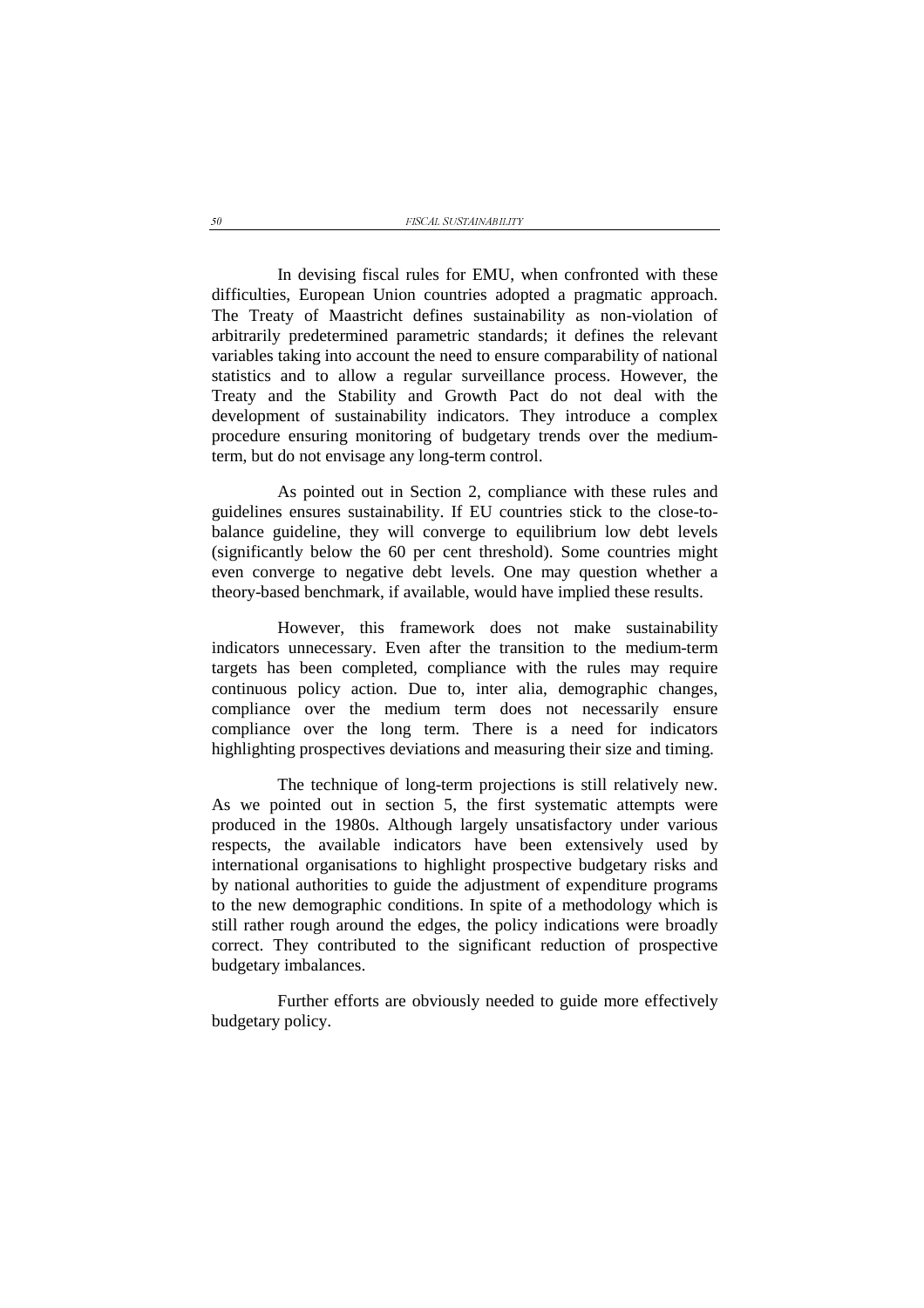- (i) In order to improve the quality of projections, it is necessary to invest in better data bases. The statistics underlying several studies are often inadequate both at the micro and the macro level. Agerelated expenditure profiles should refer to detailed classifications of expenditure programmes and to micro-simulation studies. The net asset position of general government needs to be more comprehensively assessed.
- (ii) In spite of the unavoidable uncertainty of projections, indicators should consider long periods of time. This is necessary in order to avoid the risk of being confronted with the necessity to undertake large and abrupt adjustments which might turn out to be politically unsustainable.
- (iii) Indicators should have a transparent interpretation in order to be viable as policy tools. This is also necessary to warrant the effectiveness of multilateral surveillance and peer-pressure in fostering the adoption of needed corrections.
- (iv) International institutions have largely contributed to develop longterm budgetary indicators. However, accurate budgetary projections can be produced more easily at the national level, since the wealth of data and institutional knowledge available locally cannot be achieved by international studies. In order to ensure both the cross-country comparability of estimates and their quality, better co-operation is needed between national and international institutions. This is particularly relevant in the context of EMU.
- (v) Projections should be carried out on a regular basis. The experience shows that prospective unbalances can vary quite significantly over short periods due to policy changes and other factors. Revisions have a learning-by-doing advantage and may reduce the margins for creative accounting.
- (vi) Policy makers should rely on more than one indicator. While standard long-term projections can provide indications about the size and the timing of prospective imbalances, generational accounting is more apt to evaluate the generational distribution of the ensuing burden.
- (vii) Finally, indicators should be capable of considering different challenges. In addition to demographic trends, which have already been extensively considered, the risks related to high debt levels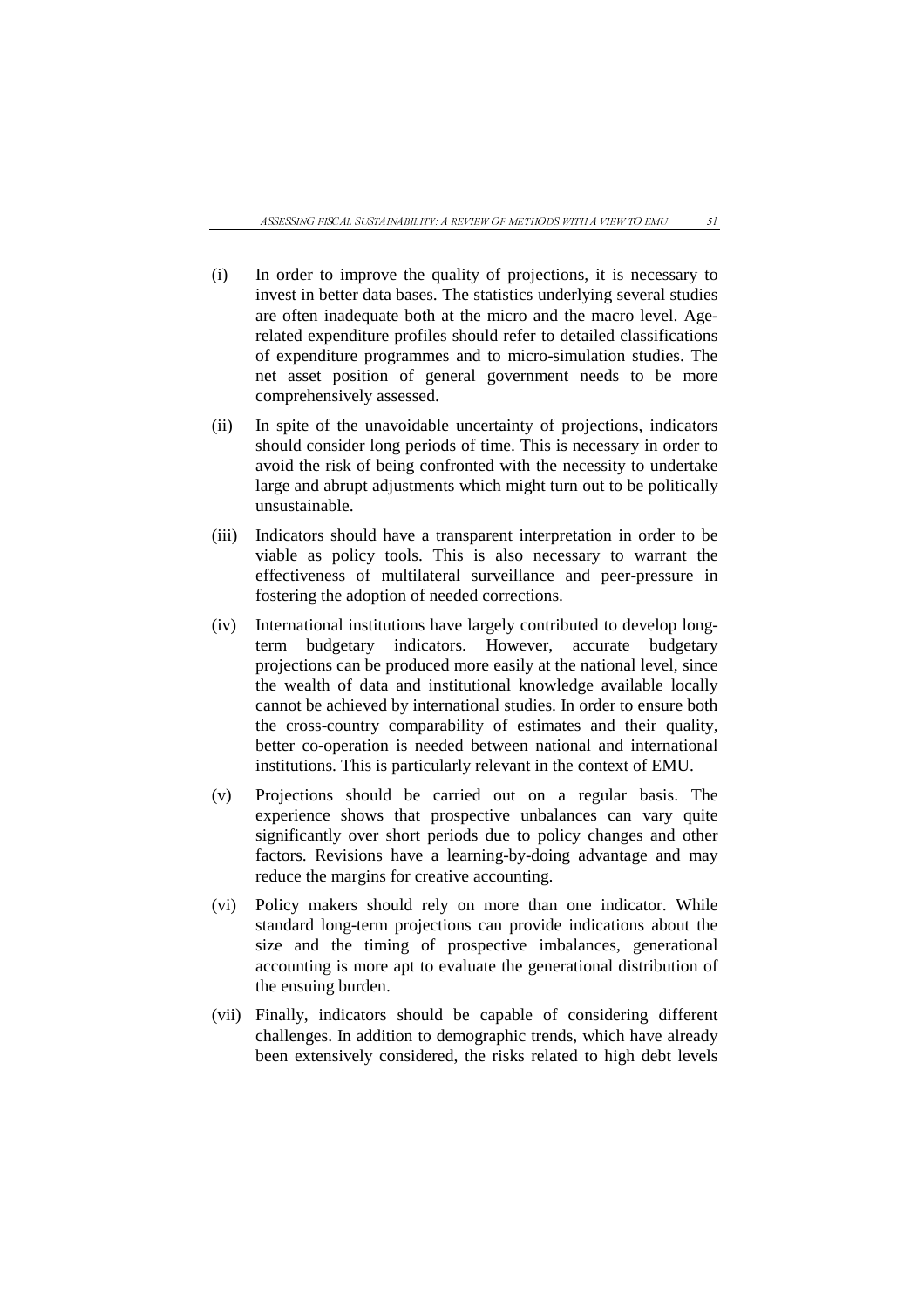and unfavourable revenue developments should be taken into account.

Clearly, the higher the debt, the stronger the sensitivity of the budget balance to monetary shocks. The usual assumption of a constant interest rate overlooks the risk that a prolonged increase in rates may shift public finances on an unsustainable track. A more systematic use of sensitivity analysis, based on a distribution of interest rate shocks, would be useful.

With the abolition of tariffs and barriers, the increasing internationalisation of markets and of the economies, direct taxation (personal, capital and financial taxation) and indirect taxation (goods and services) among European countries have come under the pressure of increasing competition. Tax bases are eroded as a result of their reallocation to other countries. Tax competition affects public finances also indirectly via its effects on investment, growth and employment. There is a risk that these developments may hamper the significance of available indicators which are based essentially on expenditure projections (revenues are usually assumed constant as a share of GDP). Greater research efforts are needed to integrate the revenue side of the budget in sustainability analyses.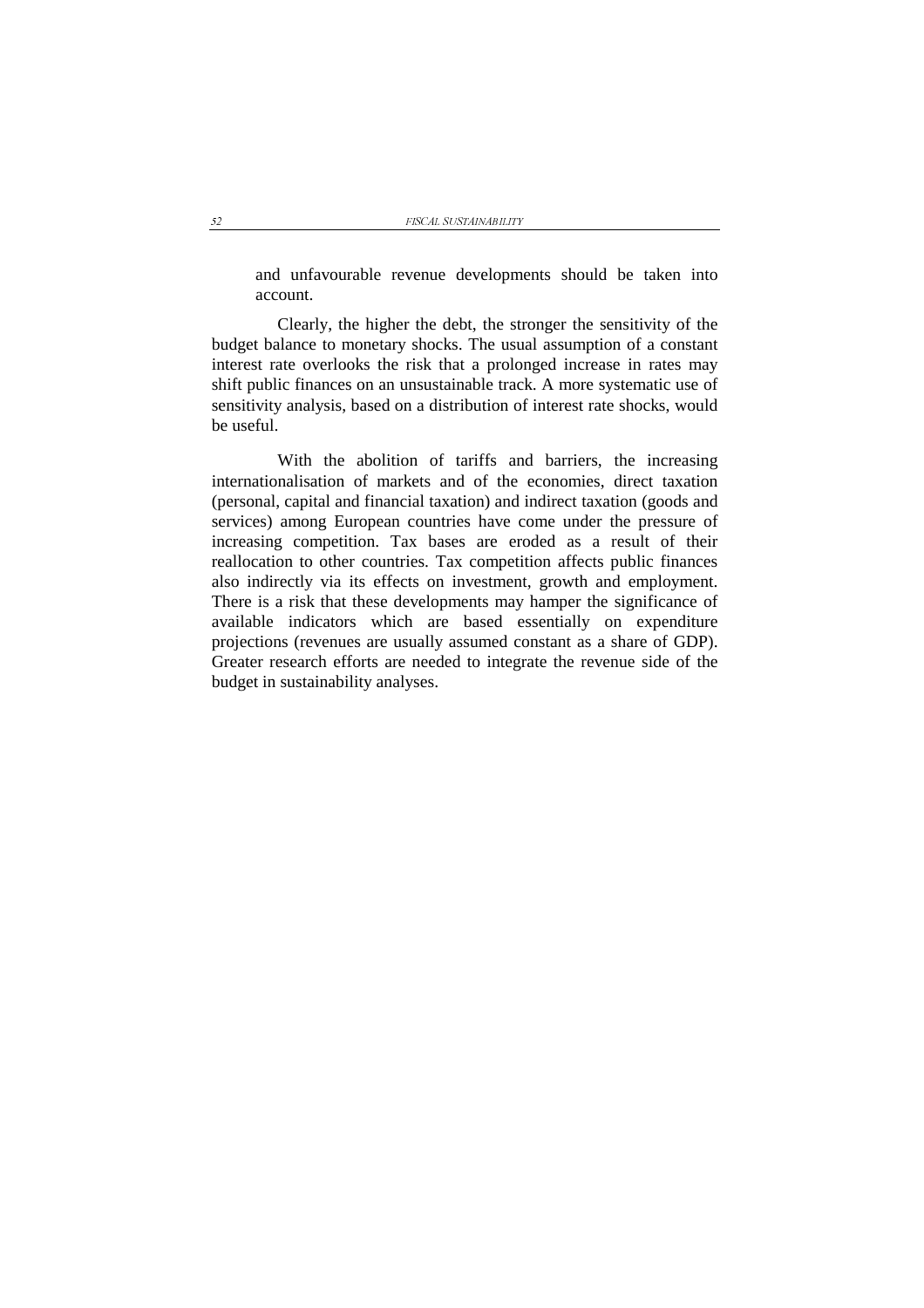#### **REFERENCES**

- Ahmed, S. and J.H. Rogers (1995), "Government Budget Deficits and trade Deficits. Are present value constraints satisfied in longterm data?", Journal of Monetary Economics, No. 36, pp. 351-74.
- Artis, M and M. Marcellino (1998), "Fiscal Solvency and Fiscal Forecasting in Europe", CEPR Discussion Papers, No. 1836.
- Aschauer, D. (1985), "Fiscal Policy and Aggregate Demand", American Economic Review, No. 75, March, pp. 117-27.
- Auerbach, A.J., J. Gokhale, and L.J. Kotlikoff (1991), "Generational Accounts: A Meaningful Alternative to Deficit Accounting", in D. Bradford (ed.), Tax Policy and the Economy, Vol. 5, Cambridge, Mass., pp. 55-110.

 $(1992)$ , "Generational Accounting: A New Approach for Understanding the Effects of Fiscal Policy on Saving", Scandinavian Journal of Economics, No. 94, pp. 303-18.

- Auerbach, A.J., L.J. Kotlikoff and W. Leibfritz (1997), "Generational accounting – worldwide", NBER series, Cambridge University Press, forthcoming.
- Balassone, F. and D. Franco (2000), "Public Investment, the Stability Pact and the Golden rule", Fiscal Studies, No. 21, Vol. 2, pp. 207-29.
- Balassone, F. and D. Monacelli (2000), "EMU Fiscal Rules: is there a Gap?", Banca d'Italia, Temi di Discussione, No. 375.
- Barro, R.J. (1974), "Are Government Bonds net Worth?", Journal of Political Economy, No. 82, Vol. 6, pp. 1095-117.

\_\_\_\_\_\_\_\_\_ (1984), "The Behaviour of U.S. Deficits", NBER Working Paper, No. 1309, March.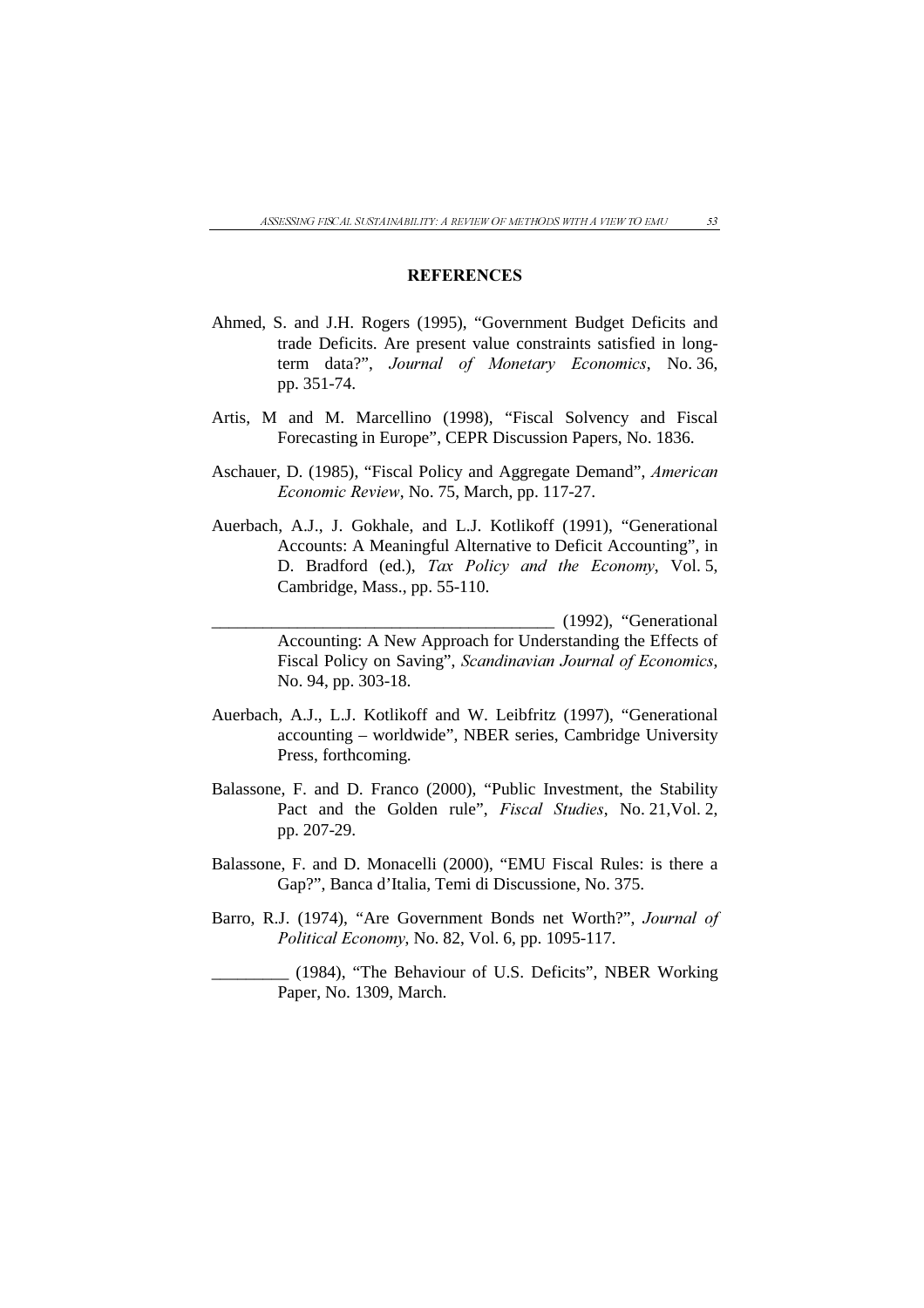- Beltrametti L. (1993), "Una stima della ricchezza pensionistica per l'Italia (1951-1991) ", Rivista Internazionale di scienze sociali, No. 1, pp. 3-15.
- Blanchard, O., J.C. Chouraqui, R.P. Hagemann and N. Sartor (1990), "The sustainability of Fiscal Policy: New Answers to an Old question", OECD Economic Studies, No. 15, pp. 7-36.
- Blejer, M.I. and A. Cheasty (1991), "The Measurement of Fiscal Deficits: Analytical and Methodological Issues", Journal of Economic Literature, vol. 29, No. 4, pp. 1644-78.
- Buchanan, J.M. (1958), Public Principles of Public Debt, Homewood, Ill.: Richard D. Irwin.
- Buiter W.H. (1983), "Measurement of the Public Sector Deficit and Its implication for Policy Evaluation and Design", IMF Staff Papers, No. 30 (2), pp. 306-49.
- \_\_\_\_\_\_\_\_ (1985), "A Guide to Public Sector Debt and Deficits", Economic Policy, No. 1, pp. 612-35.
- \_\_\_\_\_\_\_\_ (1995), "What do Generational accounts tell Us about the Effects of the Budget on Intergenerational distribution and Saving Behaviour?", Conference Paper, S. 111, Centre for Economic performance, Seminar, Cambridge.
- Buiter, W.H., G. Corsetti, and N. Roubini, (1993), "Excessive Deficits: Sense and Nonsense in the Treaty of Maastricht", Economic Policy, No. 16, pp. 57-100.
- Buti, M., D. Franco and H. Ongena (1997), "Budgeting Policies During Recessions - Retrospective Application of the Stability and Growth Pact to the Post-War Period", European Commission Economic Papers, No. 121.
- Castellino O. (1985), "C'è un secondo debito pubblico (più grande del primo)?", Moneta e credito, No. 149.
- Chase, S. (1943), Where's the Money Coming From?, New York, Twentieth Century Fund.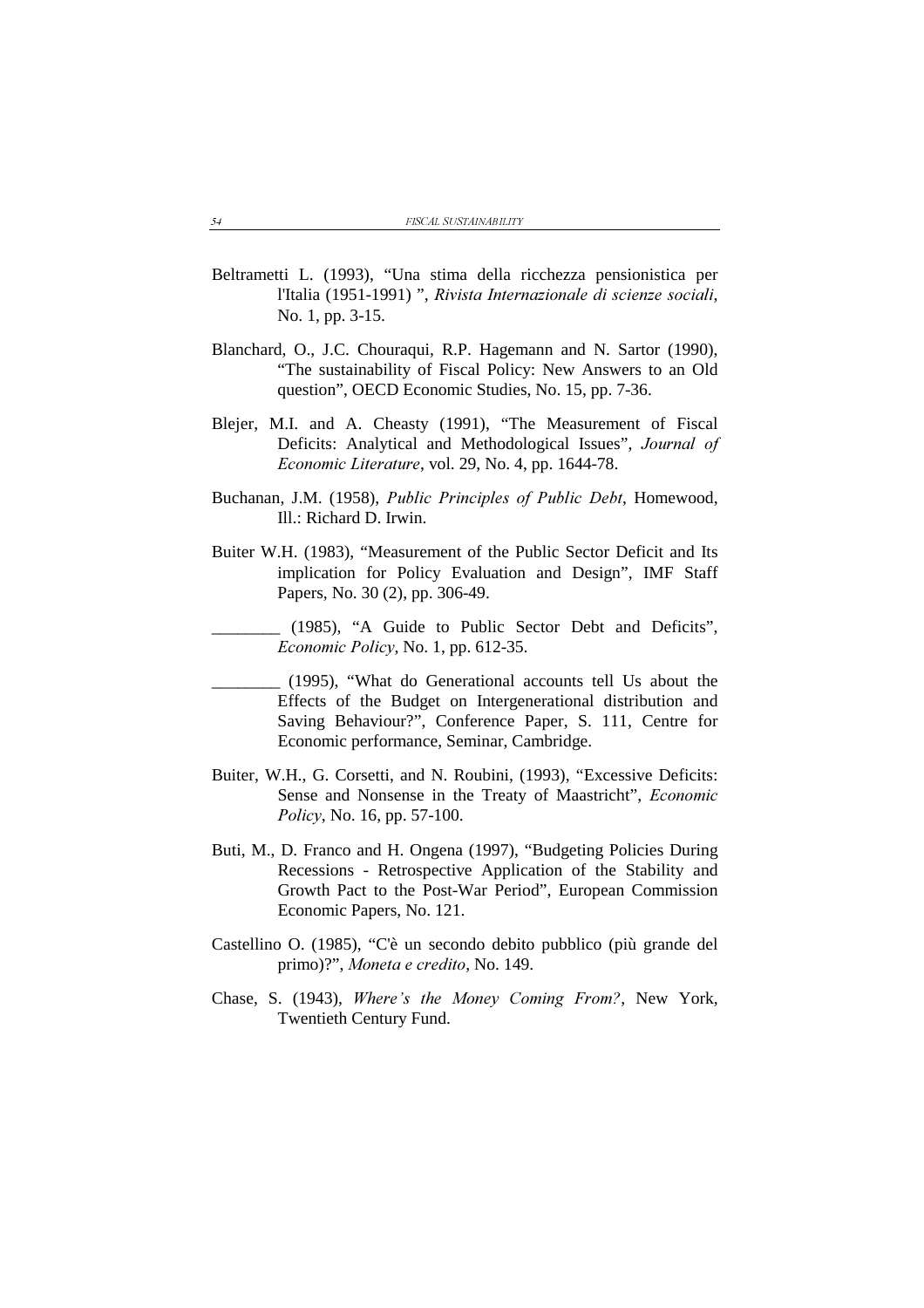- Delbecque, B. and H. Bogaert (1994), "L'incidence de la dette publique et du viellissement démographique sur la conduite de la politique budgétaire: une étude théorique appliquée au cas de la Belgique", Bureau du Plan - Planning Papers, No. 70, November.
- De Viti De Marco, A. (1934), Principi di economia finanziaria, Torino.
- Domar, E.D. (1944), "The burden of the debt and the national income", American Economic Review, December, pp. 798-827.
- Eichengreen, B. and J. Von Hagen (1996), "Fiscal Policy and Monetary Union: Federalism, Fiscal Restrictions, and the No-Bailout Rule", in H. Siebert (ed.), Monetary Policy in an Integrated World Economy - Symposium 1995, Tubingen: Mohr, pp. 212-31.
- Englert, M., N. Fasquelle and S. Weemaes (1994), "Les perspectives d'évolution à très long terme de la Sécurité sociale (1991-2050)", Bureau du Plan - Planning Papers, No. 66, Brussels.
- Franco, D. (1995), "Pension Liabilities Their Use and Misuse in the Assessment of Fiscal Policies", Economic Papers, European Commission, No. 110.
- Franco, D. and T. Munzi (1996), "Public pension expenditure prospects in the European Union: a survey of national projections", European Economy - Reports and Studies, No. 3, Brussels.

\_\_\_\_\_\_\_\_\_\_\_\_\_\_\_\_\_\_\_\_\_\_ (1997), "Ageing and Fiscal Policies in the European Union", European Economy, No. 4.

- Griziotti, G. (1917), "La diversa pressione tributaria del prestito e dell'imposta", Giornale degli Economisti, marzo.
- Hagemann, R.P. and C. John (1995), "The fiscal stance in Sweden: a Generational Accounting perspective", IMF Working Paper, No. 105.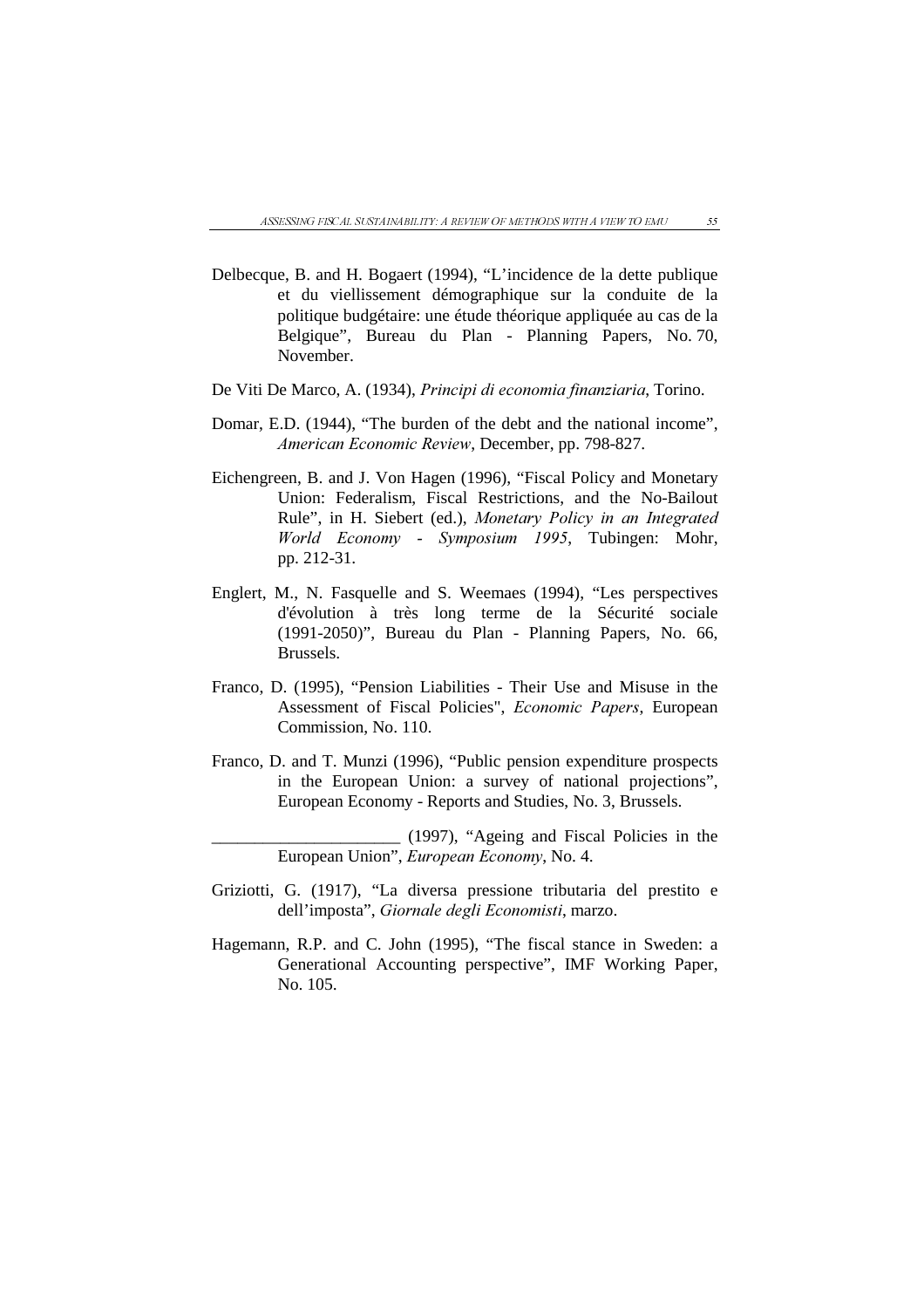- Hagemann, R.P. and G. Nicoletti (1989), "Ageing Populations: Economic Effects and Implications for Public Finance", OECD Department of Economics and Statistics Working Paper, No. 61.
- Hamilton, J.D. and M.A. Flavin (1986), "On the Limitations of Government Borrowing: A Framework for Empirical Testing", American Economic Review, No. 76, 4, pp. 808-19.
- Haug, A.A. (1990), "Cointegration and Government Borrowing Constraints: Evidence for the United States", Journal of Business and Economic Statistics, No. 9, pp. 97-101.
- Haveman, R. (1994), "Should Generational Accounts Replace Public Budgets and Deficits?", Journal of Economic Perspectives, No. 8, 1, pp. 95-111.
- Heller, P.S., R. Hemming and P. Kohnert (1986), "Ageing and social expenditures in the major industrialized countries, 1980-2025", IMF Occasional Paper, No. 47.
- Hills J. (1984), "What is the Public Sector Worth?", Fiscal Studies, Vol. 5, No. 1, pp. 18-31.
- Hoffman J. (1993), The Remaking of Europe Employment and the Hidden Debt. CS First Boston.
- Kikkunen, H. and P. Kuoppamaki (1998), "Sustainability of Public Finances in Finland and in the Four Largest Euro-area Economies", Bank of Finland Discussion Papers, No. 25.
- Kotlikoff, L.J. (1984), "Economic Impact of Deficit financing", Staff Papers, International Monetary Fund, Vol. 33, pp. 549-81.
- Kuné, J.B., W.F.M. Petit and A.J.H. Pinxt (1993), "The Hidden Liabilities of Basic Pension Systems in the European Community", CEPS Working Document, No. 80, November.
- International Monetary Fund (1993), *World Economic Outlook*, October, Washington.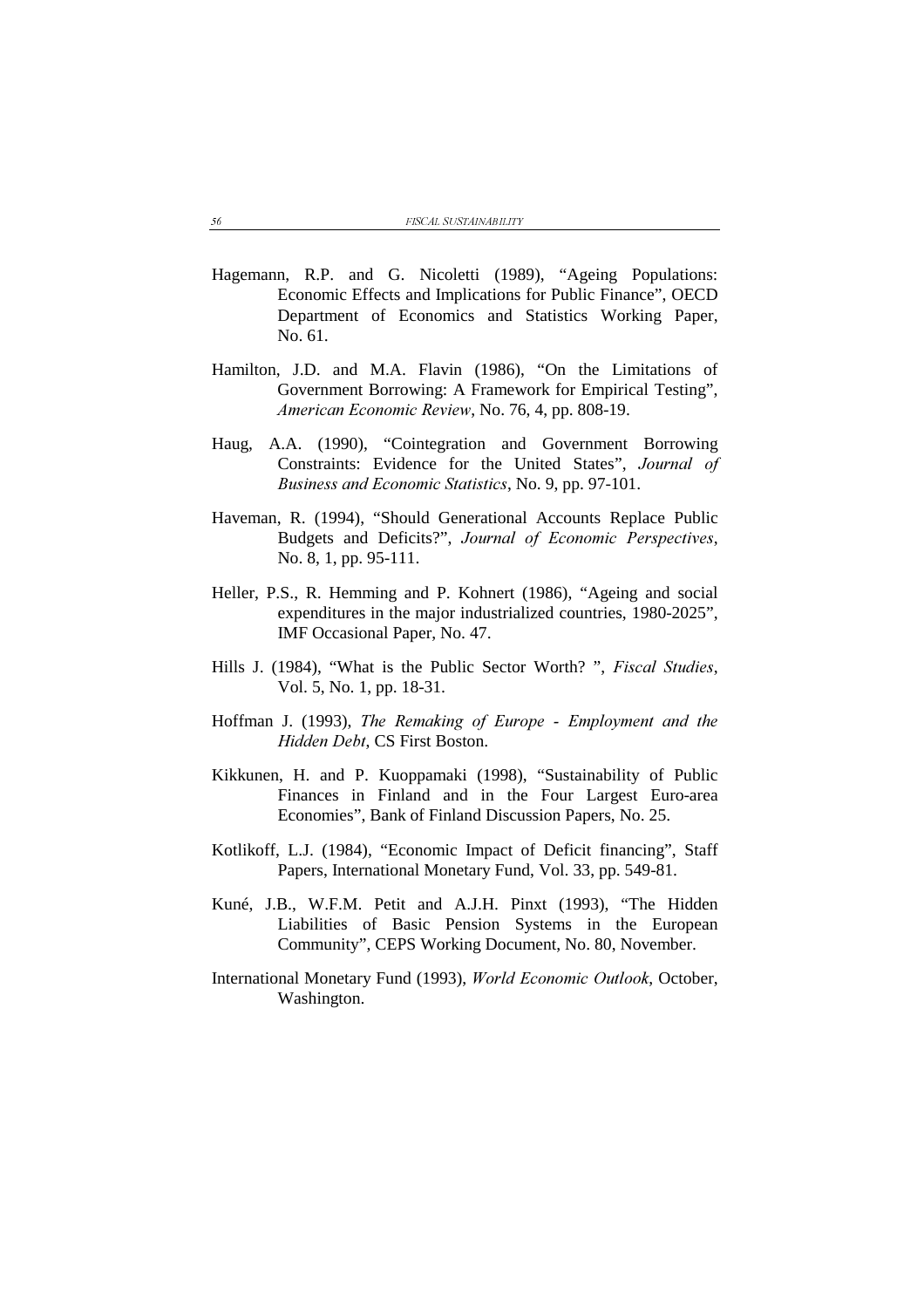$\hspace{0.1cm}$  (1996), World Economic Outlook, May, Washington.

- Lambrecht, M., N. Fasquelle and S. Weemaes (1994), "L'évolution démographique de long-terme et son incidence isolée sur quelques grandeurs socio-économiques (1992-2050) ", Bureau du Plan - Planning Papers, No. 68.
- Leibfritz, W., D. Roseveare, D. Fore and E. Wurzel (1995), "Ageing populations, pension systems and government budgets: how do they affect saving?", OECD Working Paper, No. 156, Paris.
- Lerner, A.P. (1943), "Functional Finance and the Federal Debt", Social Research, No. 10, pp. 38-51.
- Mackenzie, G.A. (1989), "Are All Summary Indicators of the Stance of Fiscal Policy Misleading?", IMF Staff Papers, Vol. 36, No. 4, pp. 743-70.
- Ministry of Finance of Denmark Finansministeriet (1995), "Policy implications of the ageing population in Denmark", Working Papers, No 4. The Working Paper is a traslation of Chapter 1 of the report Pensionssystemet og fremtidens forsorgerbyrde written by a working group of experts from several Danish ministries and published in March 1995.
- Ministry of Social Affairs and Health (1994), Sociaalimenotoimikunnan Mietintö (Social Expenditure Committee), Helsinki.
- Musgrave, R.A. (1939), "The nature of budgetary balance and the case for a capital budget", American Economic Review, No. 29, pp. 260-71.
- Musgrave, R.A. and P.B. Musgrave (1984), Public Finance in Theory and in Practice, Singapore, McGraw-Hill.
- OECD (1985), Social Expenditure 1960-1990 Problems of growth and control, Paris.
- \_\_\_\_\_ (1988), Ageing populations The social policy implications, Paris.

\_\_\_\_\_ (1988b), Reforming public pensions, Paris.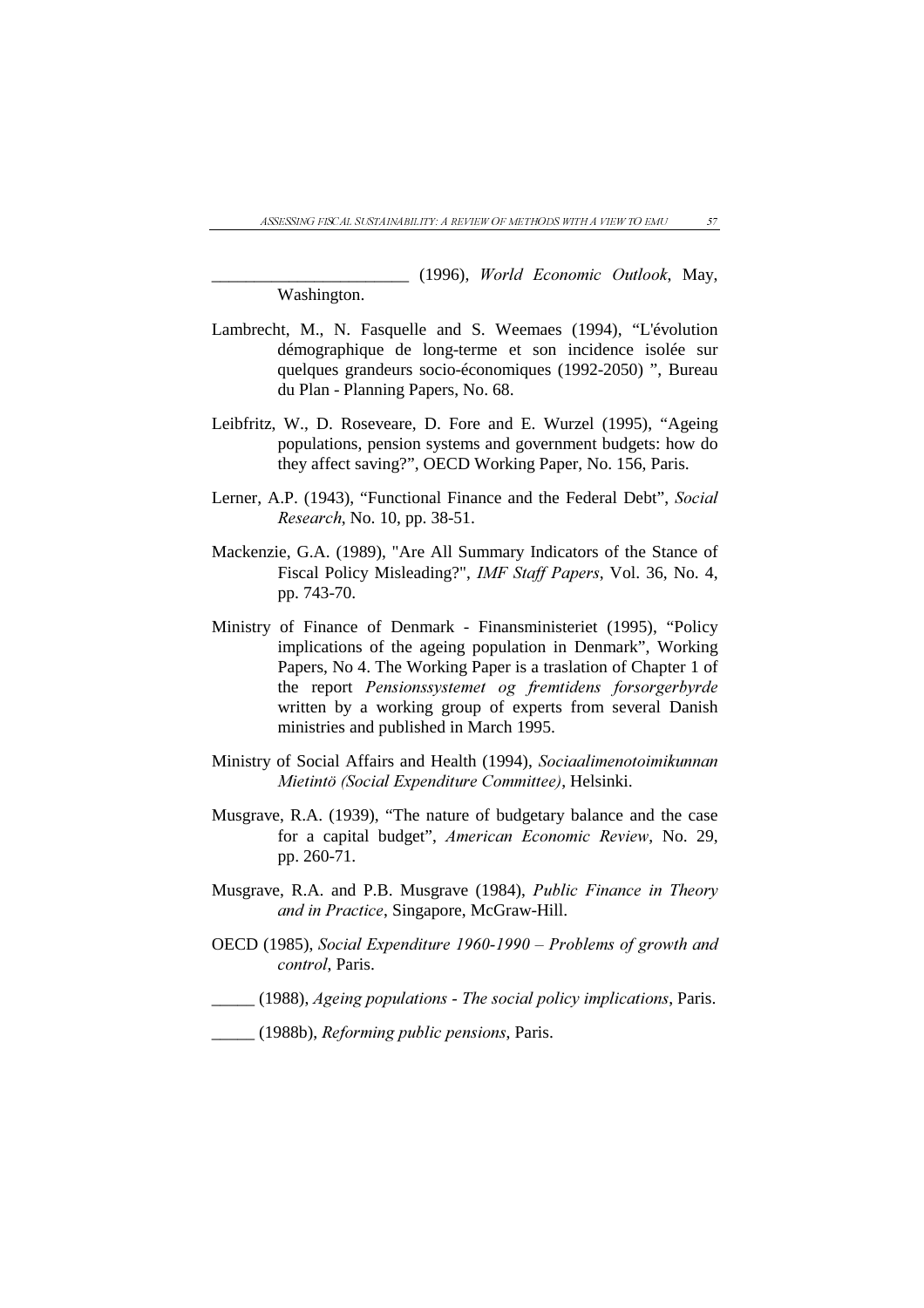- \_\_\_\_\_ (1993), "OECD health systems Facts and trends 1960-1991 Vol. 1", Health Policy Studies, No. 3.
- \_\_\_\_\_ (1996), "Ageing in OECD countries A critical policy challenge", Social Policy Studies, No. 20.
- \_\_\_\_\_ (1998), "Fiscal Policy Issues in the Euro Area", mimeo.
- Pasinetti, L. (1997), "European Union at the end of 1997: who is within the public finance "sustainability" zone?", Lezione Lincea "Luigi Einaudi".
- Pearson, M., S. Smith and S. White (1989), "Demographic influences on public spending", Fiscal Studies, No. 2.
- Perotti, R., R. Strauch and J. Von Hagen (1997), "Sustainability of Public Finances", mimeo.
- Poterba, J.M., (1995), "Capital budgets, borrowing rules and state capital spending", Journal of Public Economics, No. 56, pp. 165-87.
- Premchand, A. (1983), Government budgeting and expenditure controls: theory and practice, IMF, Washington.
- Puviani, A. (1903), Teorie dell'illusione finanziaria, Palermo.
- Raffelhüschen, B. (1997), "Generational Accounting in Europe", study undertaken for the European Commission, mimeo.
- Robinson, M.L. (1999), "Intergenerational Equity, Deficits and Generational Accounting", Queensland University of Technology, Brisbane, mimeo.
- Roseweare, D., W. Leibfritz, D. Fore and E. Wurzel (1996), "Ageing populations, pension systems and government budgets: simulations for 20 OECD countries", OECD Economics Department Working Papers, No. 168.
- Rostagno, M. (1995), "Il debito previdenziale italiano Il Fondo Pensioni Lavoratori Dipendenti", mimeo.
- Scitovsky, T. (1961), "The Burden of the Debt: Comment", American Economic Review, March, pp. 137-8.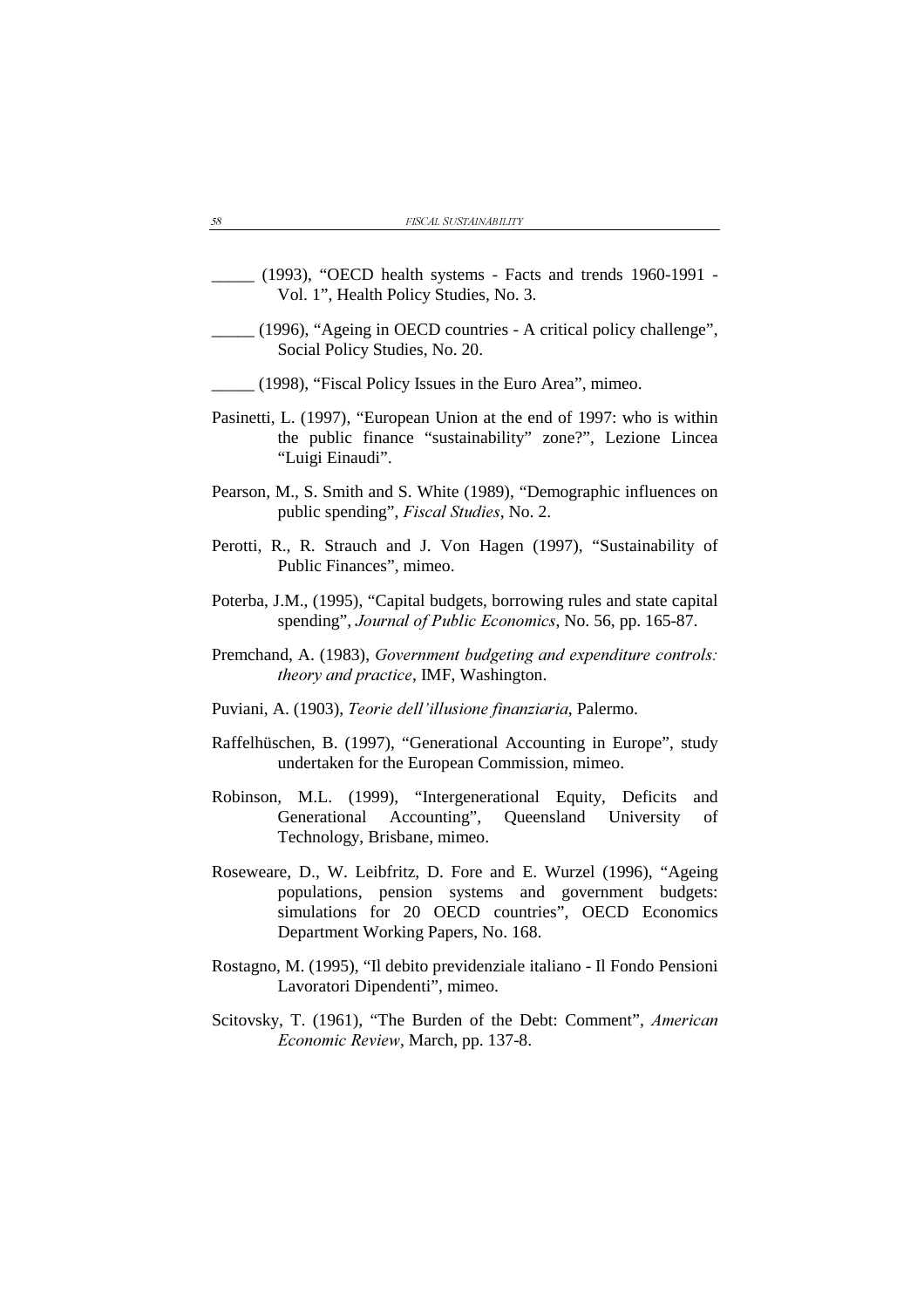- Seater, J.J. and R.S. Mariano (1985), "New Tests of the Life Cycle and Tax Discounting Hypotheses", Journal of Monetary Economics, No. 15, March, pp. 195-215.
- Shaviro, D. (1997), Do Deficits Matter?, The University of Chicago Press.
- Shoup, C.S. (1960), Ricardo on Taxation, New York.
- Shoven, J.B., M.D. Topper and D.A. Wise (1991), "The impact of the demographic transition on government spending", mimeo.
- Sraffa, P., ed., (1951), David Ricardo. Works and Correspondence, Cambridge.
- State General Accounting Office Ministry of Treasury of Italy (1996a), "Tendenze demografiche e spesa sanitaria: alcuni possibili scenari", Quaderno Monografico di Conti Pubblici e Congiuntura Economica, No. 7, Rome, June.

\_\_\_\_\_\_\_\_\_\_\_\_\_\_\_\_\_\_\_\_\_\_\_\_\_\_\_\_\_\_\_\_\_\_\_\_\_\_\_\_\_\_\_\_\_\_\_\_\_\_\_(1996b),

"Tendenze demografiche e sistema scolastico: alcuni possibili scenari", Quaderno Monografico di Conti Pubblici e Congiuntura Economica, No. 8, Rome, June.

 $(1996c)$ ,

"Tendenze demografiche e spesa pensionistica: alcuni possibili scenari", Quaderno Monografico di Conti Pubblici e Congiuntura Economica, No. 9, Rome, June.

\_\_\_\_\_\_\_\_\_\_\_\_\_\_\_\_\_\_\_\_\_\_\_\_\_\_\_\_\_\_\_\_\_\_\_\_\_\_\_\_\_\_\_\_\_\_\_\_\_\_\_(1997),

"Sanità, scuola e pensioni - Le nuove previsioni basate sugli scenari demografici ISTAT", Quaderno Monografico di Conti Pubblici e Congiuntura Economica, No. 13, Rome, February.

- Towe, C.M. (1991), "The budgetary Control and Fiscal Impact of Government Contingent Liabilities", IMF Staff Papers, Vol. 38, No. 1.
- Uctum, M. and M. Wickens (1997), "Debt and Deficit Ceilings, and Sustainability of Fiscal Policies: An Intertemporal Analysis", CEPR Discussion Papers, No. 1612.